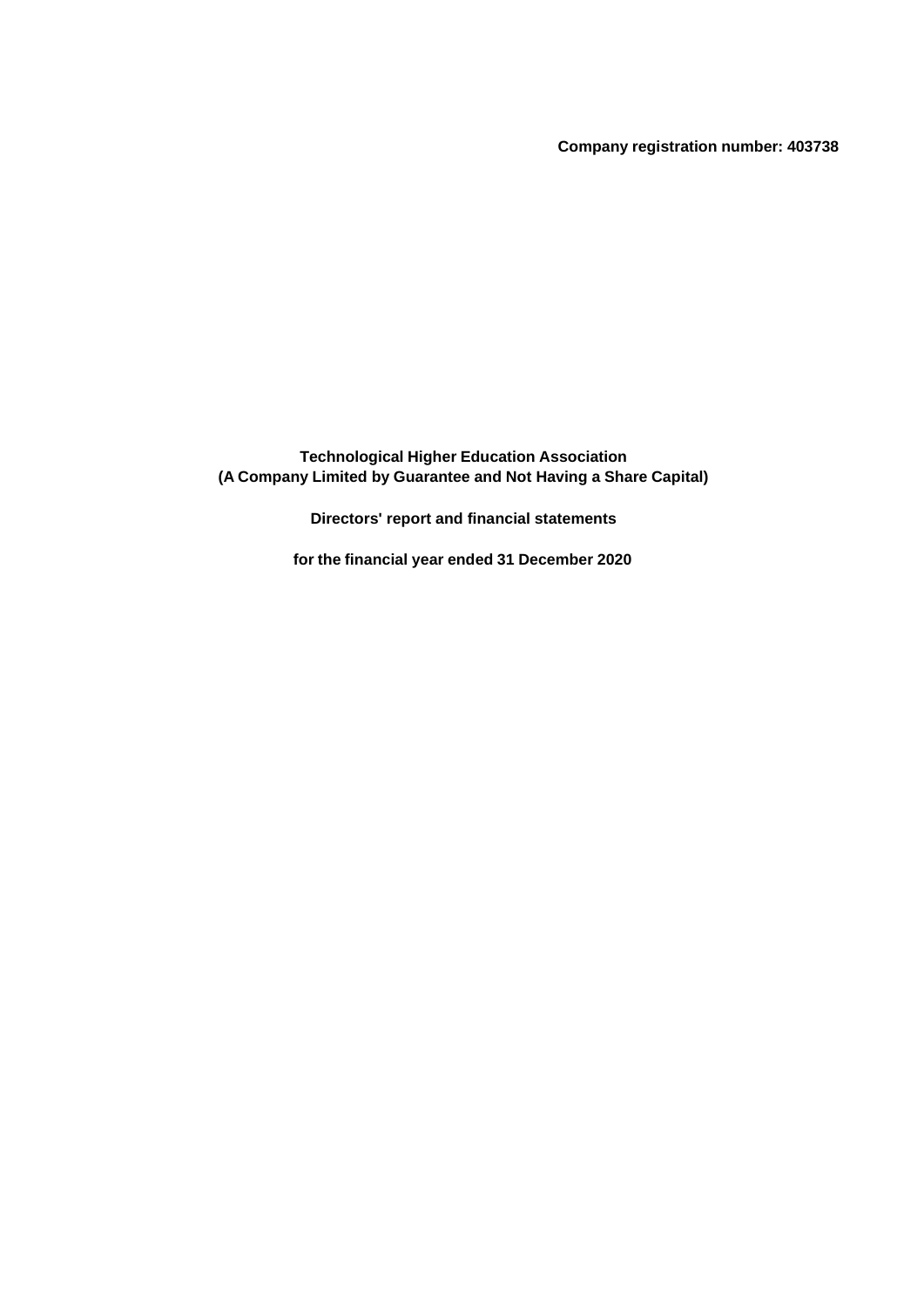# **Company information**

<span id="page-1-0"></span>

| <b>Directors</b>         | Prof. Ciaran O'Cathain (resigned 30<br>September 2021)                                                                                                                              | Prof. William Donnelly                                                                                                                                         |
|--------------------------|-------------------------------------------------------------------------------------------------------------------------------------------------------------------------------------|----------------------------------------------------------------------------------------------------------------------------------------------------------------|
|                          | Mr. Paul Hannigan<br>Dr. Annie Doona (Resigned 1 April 2020)<br>Dr. Oliver Murphy                                                                                                   | Dr. Brendan McCormack<br>Dr. James Finbarr O'Connor (resigned 31<br>December 202)<br>(Resigned 25 May Dr. Michael Mulvey                                       |
|                          | 2020)<br>Dr. Patricia Mulcahy<br>Prof. Vincent Cunnane<br>Dr. Fergal Barry (Resigned 22 August<br>2019)<br>Dr. Michael Hannon (Appointed 26 August<br>2019, Resigned 19 March 2020) | David Smith (Appointed 1 April 2020)<br>Dr. Orla Flynn (Appointed 19 March 2020)<br>Dr. Brendan O'Donnell (Appointed 25 May<br>2020-resigned 31 December 2020) |
| <b>Secretary</b>         | <b>Gearoid Hodgins</b>                                                                                                                                                              |                                                                                                                                                                |
| <b>Chief executive</b>   | Dr. Joseph Ryan                                                                                                                                                                     |                                                                                                                                                                |
| <b>Company number</b>    | 403738                                                                                                                                                                              |                                                                                                                                                                |
| <b>Charity number</b>    | CHY 17033                                                                                                                                                                           |                                                                                                                                                                |
| <b>Registered office</b> | <b>First Floor</b><br><b>Fumbally Square</b><br><b>Fumbally Lane</b><br>Dublin 8                                                                                                    |                                                                                                                                                                |
| <b>Auditor</b>           | <b>RSM Ireland</b><br><b>Statutory Audit Firm</b><br><b>Trinity House</b><br><b>Charleston Road</b><br>Ranelagh<br>Dublin 6                                                         |                                                                                                                                                                |
| <b>Bankers</b>           | Bank of Ireland plc<br>St Stephen's Green<br>Dublin 2                                                                                                                               | <b>ICS Building Society</b><br>New Century House<br>IFSC, Mayor Street Lower<br>Dublin 1                                                                       |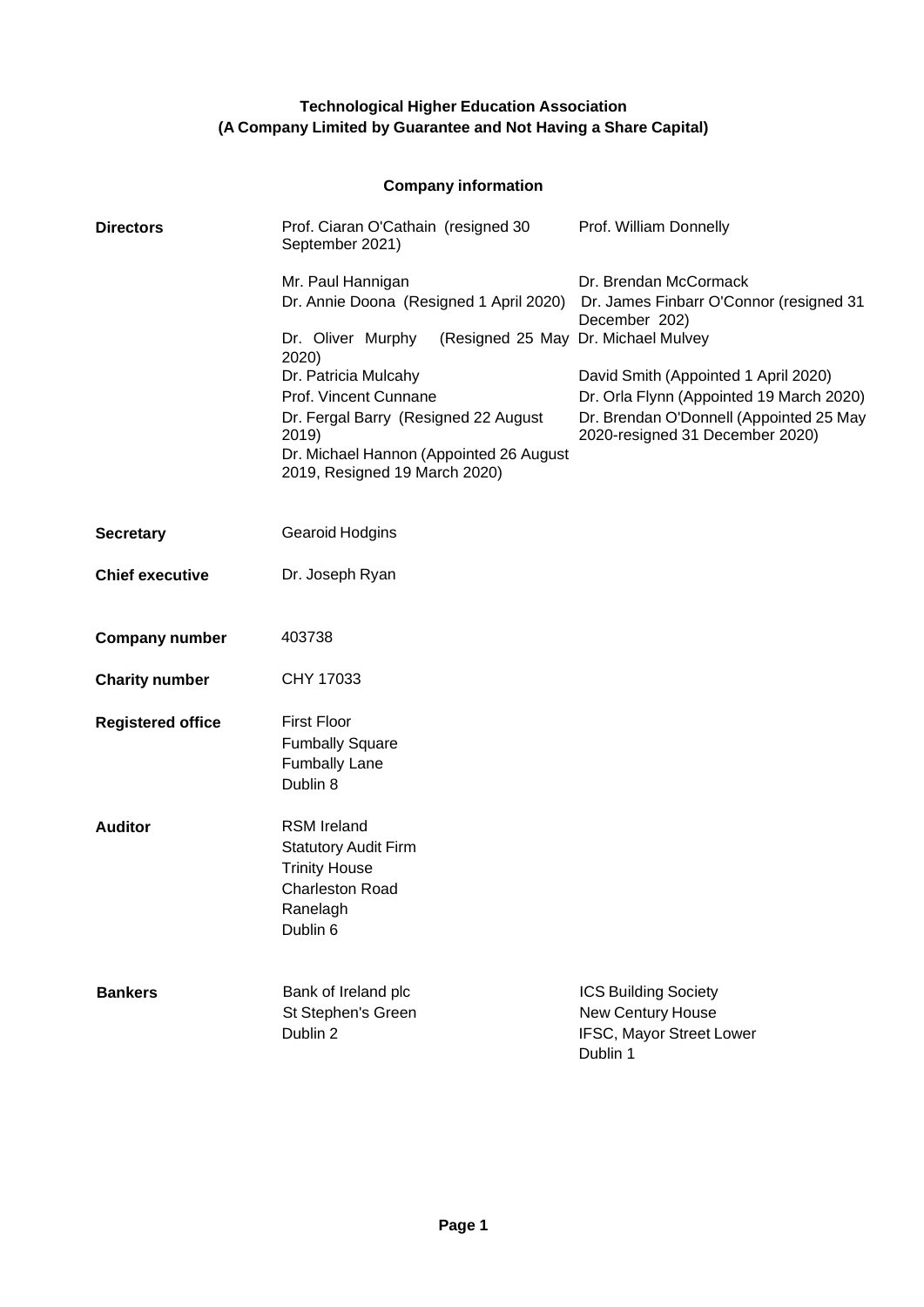**Solicitors** Arthur Cox & Co. Earlsfort Centre Earlsfort Terrace Dublin 2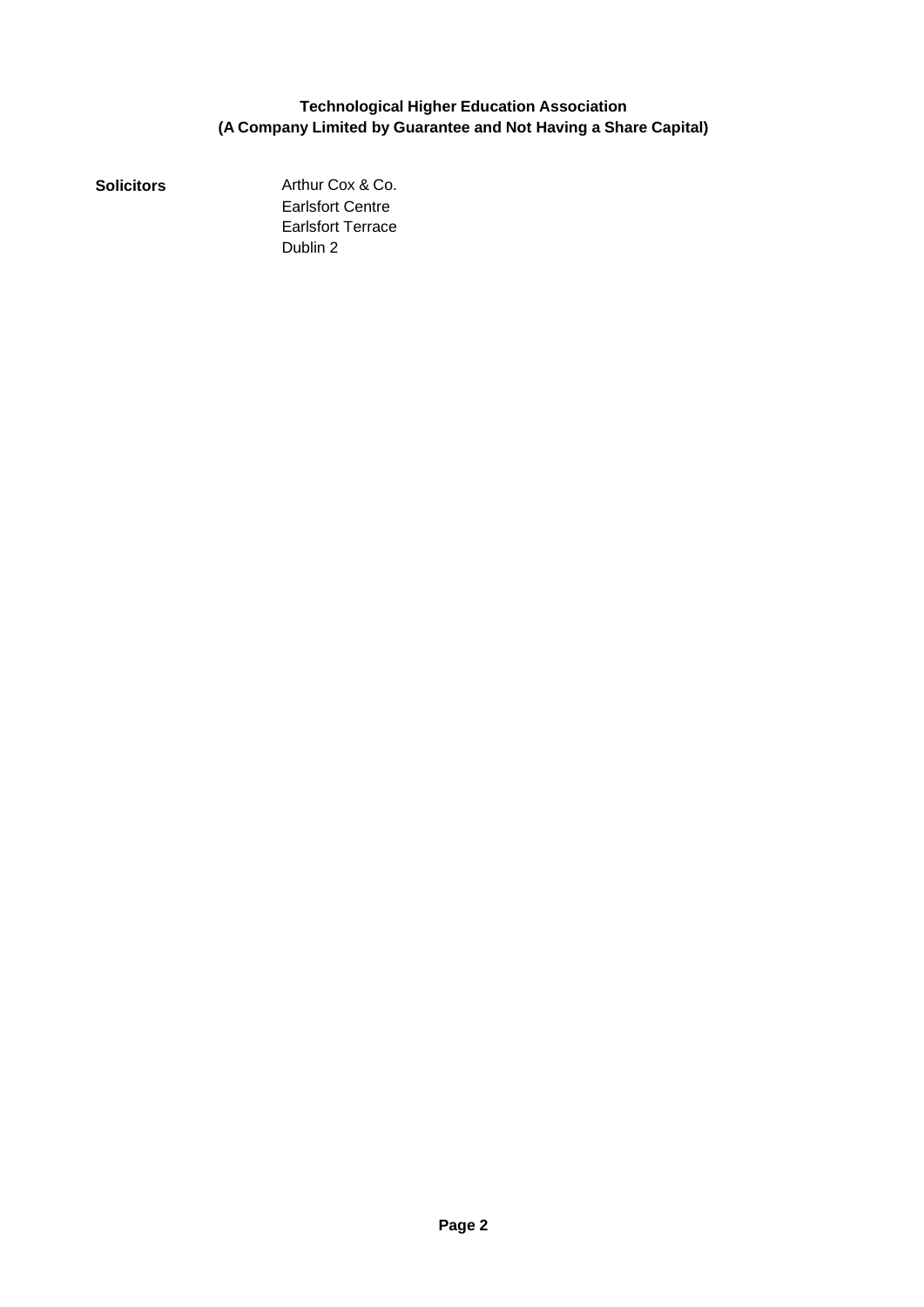# **Contents**

|                                             | Page      |
|---------------------------------------------|-----------|
| Company information                         | $1 - 2$   |
| Directors' report                           | $4 - 11$  |
| Directors' responsibilities statement       | 12        |
| Independent auditor's report to the members | $13 - 15$ |
| Statement of financial activities           | 16        |
| <b>Balance sheet</b>                        | 17        |
| Statement of changes in equity              | 18        |
| Statement of cash flows                     | 19        |
| Notes to the financial statements           | $20 - 33$ |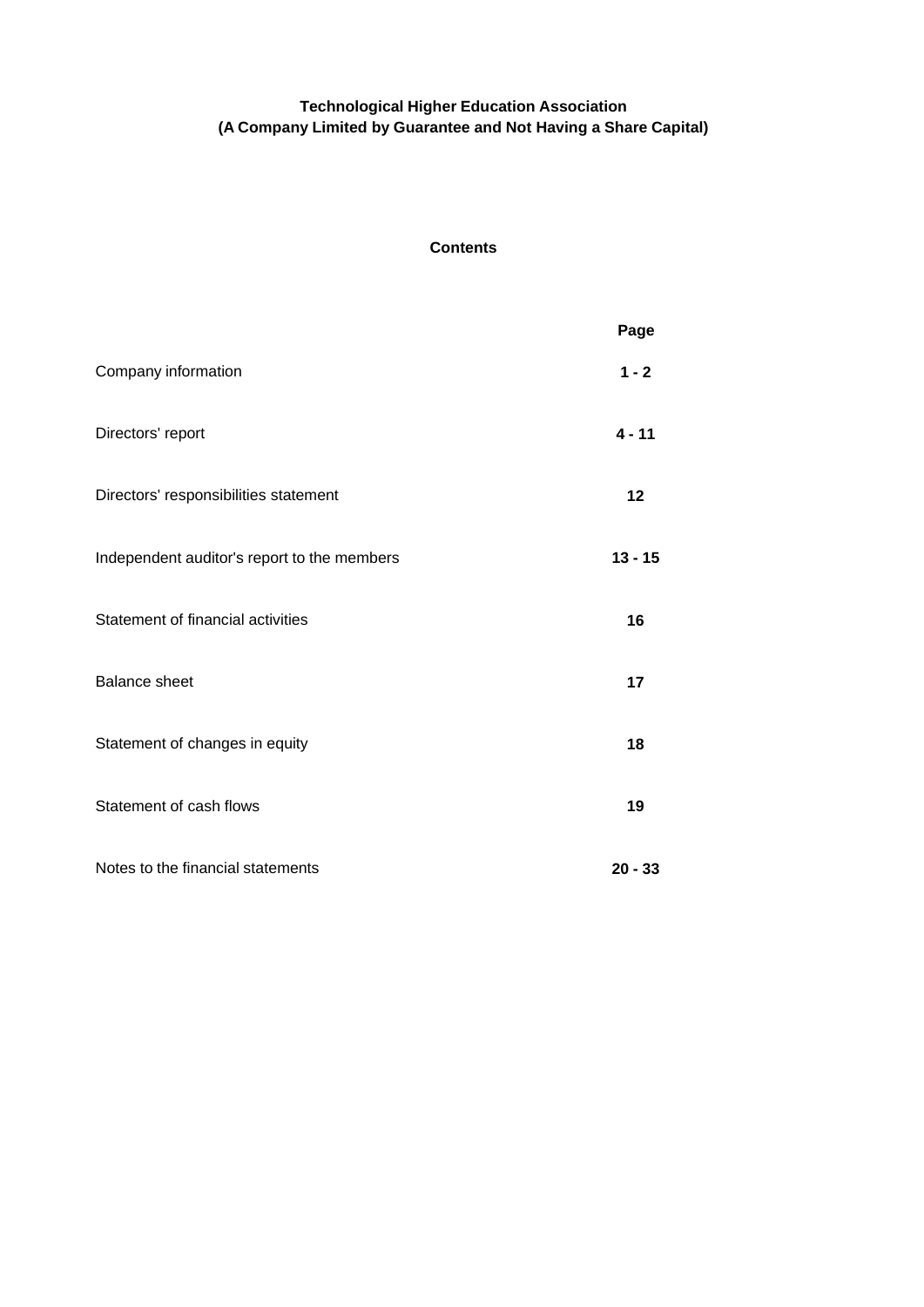## **Directors' report for the financial year ended 31 December 2020**

<span id="page-4-0"></span>The directors present their report and the financial statements of the company for the year ended 31 December 2020.

### **Objectives and Activities of THEA**

The principal activity of the company is the provision of advocacy, representational, management and support services to the technological higher education sector.

The main object for which the Association has been established is:

(a) to support and promote the development of education in and the management teams of Institutes of Technology (in particular by the collective representation of the Presidents of Athlone Institute of Technology; Institute of Technology, Carlow; Cork Institute of Technology; Dundalk Institute of Technology; Dun Laoghaire Institute of Art, Design and Technology; Galway-Mayo Institute of Technology; Letterkenny Institute of Technology; Limerick Institute of Technology; Institute of Technology, Sligo; Institute of Technology, Tralee; Waterford Institute of Technology and of Technological Universities or such other educational institutions as may be recognised for the purpose by the Association (collectively "the Participating Institutions")) on the formulation and execution of common policy in the higher education sector in which the Institutions participate for the development of education and research and to assist those of the Participating Institutions who wish to do so to become Technological Universities and to advance the interests of the Participating Institutions for the benefit of communities in which they operate from time to time

The following objects are subsidiary and ancillary to the foregoing and for the purposes aforesaid:

(i) to provide a source of information to third parties concerning the Participating Institutions, their work organisational objectives, and the courses and the facilities provided by them;

(ii) to undertake, commission and carry out research and consultancy work of relevance to the Participating Institutions and to disseminate the results of such research and consultancy work both within and outside the Participating Institutions;

(iii) to act as an agent for the Participating Institutions and to otherwise facilitate the Participating Institutions in or about the procurement of goods and services by or for the Participating Institutions and to supply goods and services to the Participating Institutions;

(iv) to promote international relationships with similar organisations in other countries, to develop international cooperation in research, teaching and learning, and to establish formal links with international education agencies;

(v) to assist in the development of a common position on higher education policy issues amongst the Participating Institutions;

(vi) to advise Government, the Higher Education Authority, the institutions of the European Union and other relevant agencies or bodies regarding the views and policies of the Participating Institutions;

(vii) to nominate persons to statutory and other bodies at the request of the Minister for Education and Skills and other appointing persons or bodies;

(viii) to facilitate the provision of scholarships, fellowships and other benefits for the students of its members and to solicit and procure funding for same by any lawful means.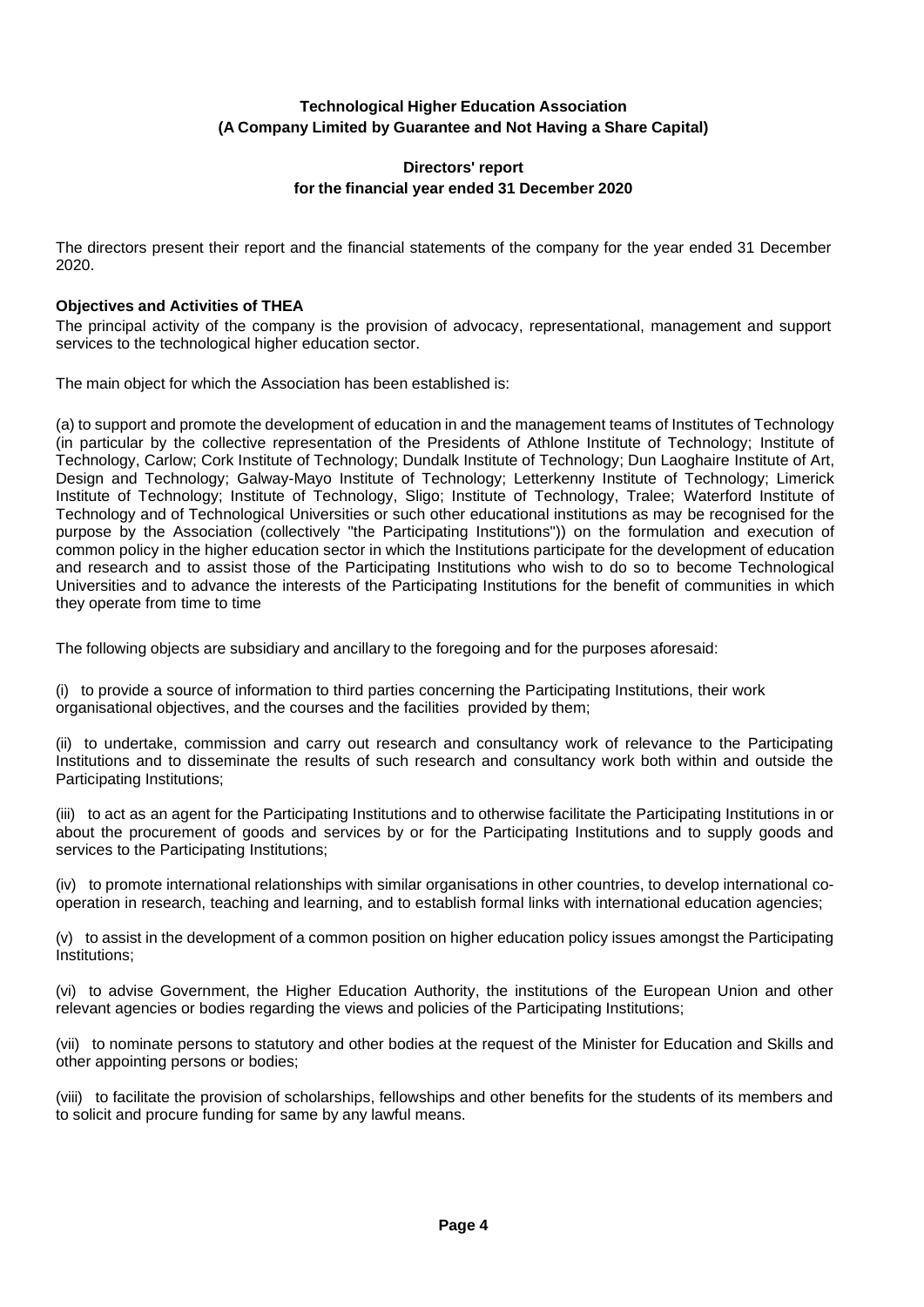### **Directors' report (continued) for the financial year ended 31 December 2020**

It enables the Presidents of the Participating Institutions to co-ordinate the work of the Institutions nationally, and it supports the management teams of the Institutions in the discharge of their duties towards their respective institutions.

## **Achievements and Performance**

#### **Academic Affairs and International**

#### *Academic Affairs*

The activities of THEA, including Academic Affairs, were dominated by the Covid-19 Pandemic in the period under review. Working through the Council of Registrars, THEA Academic Affairs supported the chief academic officers in their efforts to close out the 2019/20 academic year through the institution of emergency measures to ensure the delivery of the curriculum and appropriate assessment arrangements, while at the same time protecting the health and welfare of staff and students. Thereafter, it supported the Registrars in the second and third phase responses to the crisis: planning for the 2020/21 academic year; and planning for a safe return to campus in the 2021/22 academic year. Some of these activities were coordinated centrally by the Department of Further and Higher Education and Research, Innovation and Science (D/FHERIS), through the national Covid-19 coordination group, or by the National Transitions Reform Group (chaired by DFHERIS and the Department of Education); and all THEA units, including Academic Affairs, contributed to that effort in a collaborative manner. Other elements of the Covid-19 work were self-generated, but within the context of national public health requirements. An example of the latter included the development and publication of a set of 'Principles and Guidelines for the delivery of 2020/21 Programmes in the Institutes of Technology in the context of the Covid-19 Pandemic' [\(http://www.thea.ie/contentFiles/THEA-COVID-principles.pdf\).](http://www.thea.ie/contentFiles/THEA-COVID-principles.pdf)) One of the main concerns in all of this work was to support the development of mitigating measures for students whose academic studies and student experience were greatly disrupted by the Pandemic. In this area, Academic Affairs contributed to various admissions and course delivery measures, including the gathering and analysis of sectoral data for the provision of additional places for students through the CAO (for 2020/1 and 2020/22); evaluating the impact of Covid-19 onstudents (see below) and the development of a provider framework paper on Social Care Work placements.

Aside from the above Covid-19 related work, a key highlight of the period under review was the commencement of the National Recognition of Prior Learning in Higher Education project. This is a four-year collaboration sponsored by THEA and the IUA, with participation from all 19 publicly-funded higher education institutions (Institutes of Technology, Technological Universities, and Universities). The project is funded to the tune of €6.9 million under the HEA's Human Capital Initiative Pillar 3 (innovation and Agility), which seeks to enable the highereducation system to respond rapidly to changes in both skills requirements and technology. In the period under review, the project established its governance structures, including the establishment of a steering group, and therecruitment of a project manager, Ms Grace Edge, and a Research Lead, Dr Eavan O'Brien.

THEA Academic Affairs also continued in its role as co-sponsor of StudentSurvey.ie (with the IUA, HEA and USI), and co-chair of the StudentSurvey.ie Steering Group. Led by its project manager, Dr Siobhán Nic Fhlannchadha, developments during the 2020-21 academic year included:

Publication of the StudentSurvey.ie Interim Results Bulletin 2021, which contained results for approx. 50,000 undergraduate and postgraduate respondents to questions specifically targeting theimpact of COVID-19 on students in higher education.

Funding of five research teams to analyse the qualitative data from StudentSurvey.ie and PGR StudentSurvey.ie and produce research reports. The teams came from Insight Statistical Consulting, DCU, MTU, LYIT and a collaboration between TCD and MIE.

Creation and launch of the StudentSurvey.ie Report Templates and Guide, to provide Heads of School and Programme Directors with the ability to analyse responses for students in their school/ programme.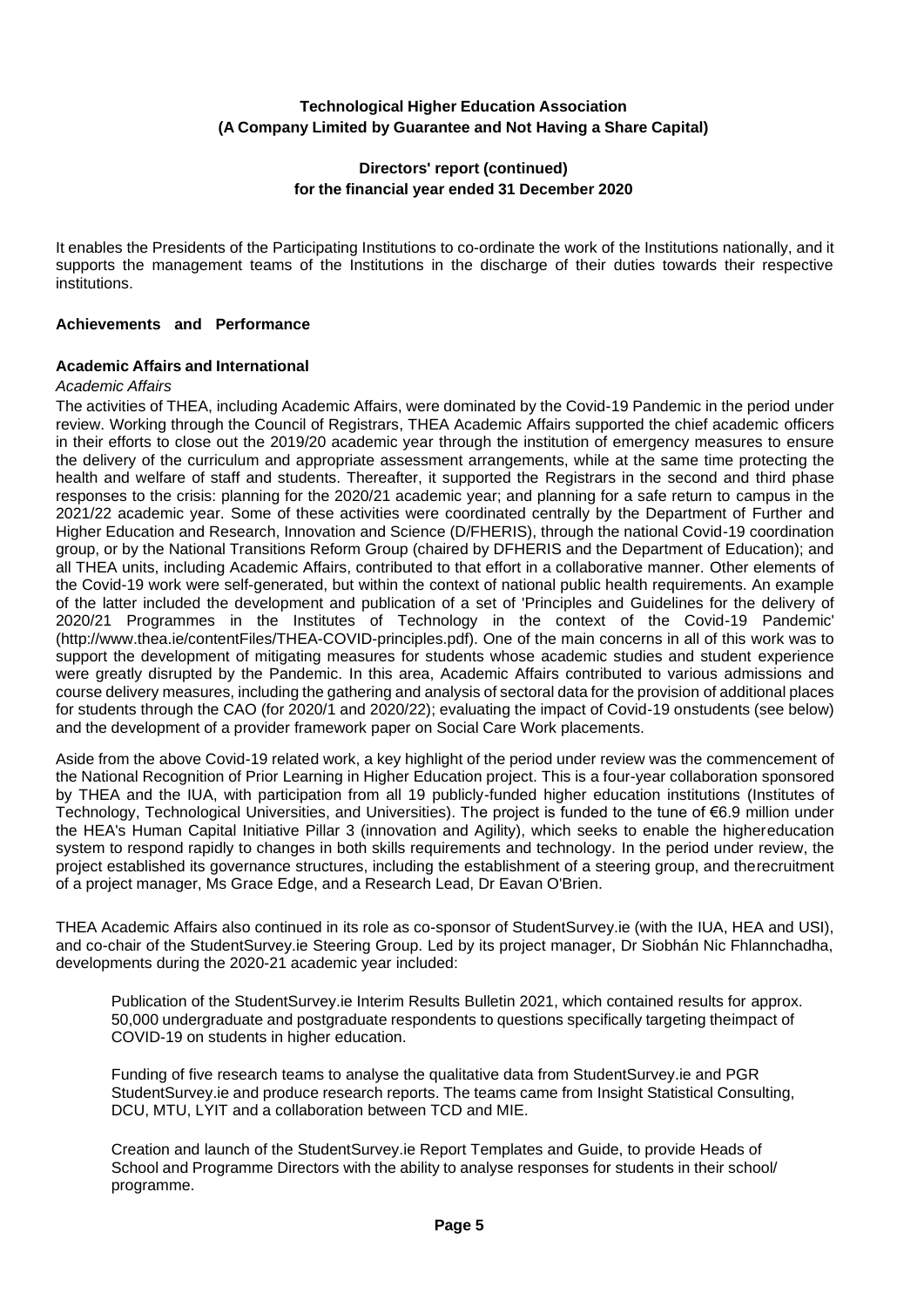## **Directors' report (continued) for the financial year ended 31 December 2020**

Increasing collaboration with stakeholder groups such as the Department of Further and Higher Education, Research, Innovation and Science, the National Student Engagement Programme (most notably through the event co-hosted with NStEP and QQI, Empowerment and Partnership in Student Engagement), the National Forum for the Enhancement of Teaching and Learning, as well as international engagements such as advising the review of the National Student Survey in the UK.

Sharing results from StudentSurvey.ie internationally:

- Invited chapter for Global Student Engagement (edited book)
- Paper accepted for publication in Internationalisation in Higher Education (peer-reviewed journal)
- Keynote presentation for Higher Education Institutional Research in the UK and Ireland (HEIR)
- Presentation at European First Year Experience Conference and The European Higher Education Society Conference.

 Initiation of the review of StudentSurvey.ie, including the establishment of a Survey Review Group, with the goal of preparing a revised survey instrument for fieldwork 2022.

Regarding the 2021 results, a total of 43,791 students from 25 institutions responded to StudentSurvey.ie, which represents a national response rate of 28.4%. The respondents consisted of 21,095 first year undergraduate students, 13,653 final year undergraduate students, and 9,043 taught postgraduate students. A total of 3,541 postgraduate research students from 21 institutions responded to PGR StudentSurvey.ie 2021. This represents a national response rate of 34%. This is the highest response rate to date and is particularly reassuring given that there was no fieldwork in 2020 after the survey moved to a biennial fieldwork cycle. The results for 2021 will be published in the StudentSurvey.ie National Report and PGR StudentSurvey.ie National Report later in 2021, along with a StudentSurvey.ie Time Series Research Report 2016-2020.

Finally, THEA Academic Affairs contributed actively to a range of policy and related developments in Irish education and training, including representing the sector on the Apprenticeship Council, the national Transitions Reform Steering Group, the HEA's National Access Plan Steering Group, QQI's National Academic Integrity Network and the NCCA's Board for Senior Cycle. The Director of Academic Affairs resigned from THEA in October 2021 and the position is currently vacant

### *International Desk*

The international desk at THEA works closely with national and international agencies to further Ireland's engagement in international education activities and holds membership of several international associations. At home THEA works with various government agencies, including Enterprise Ireland which has responsibility for the national brand 'Education in Ireland', through participation in various review and planning events, workshops, seminars, overseas missions and market intelligence reviews. THEA continued input to national policy on internationalisation through participation in the D/FHERIS led High Level Group on Internationalisation. There was ongoing engagement with Department of Justice and the Irish Naturalisation and Immigration Service (INIS) in relation to the management of international student permissions and visas.

The THEA International desk provides a shared service to members on aspects of the Institutes' International Education student mobility activities. There is ongoing engagement with the Irish Council for Overseas Students to ensure appropriate supports for international students studying in Ireland and engagement with health insurance providers on the provision of suitable health insurance products for international students to maintain Ireland's competitiveness in this market.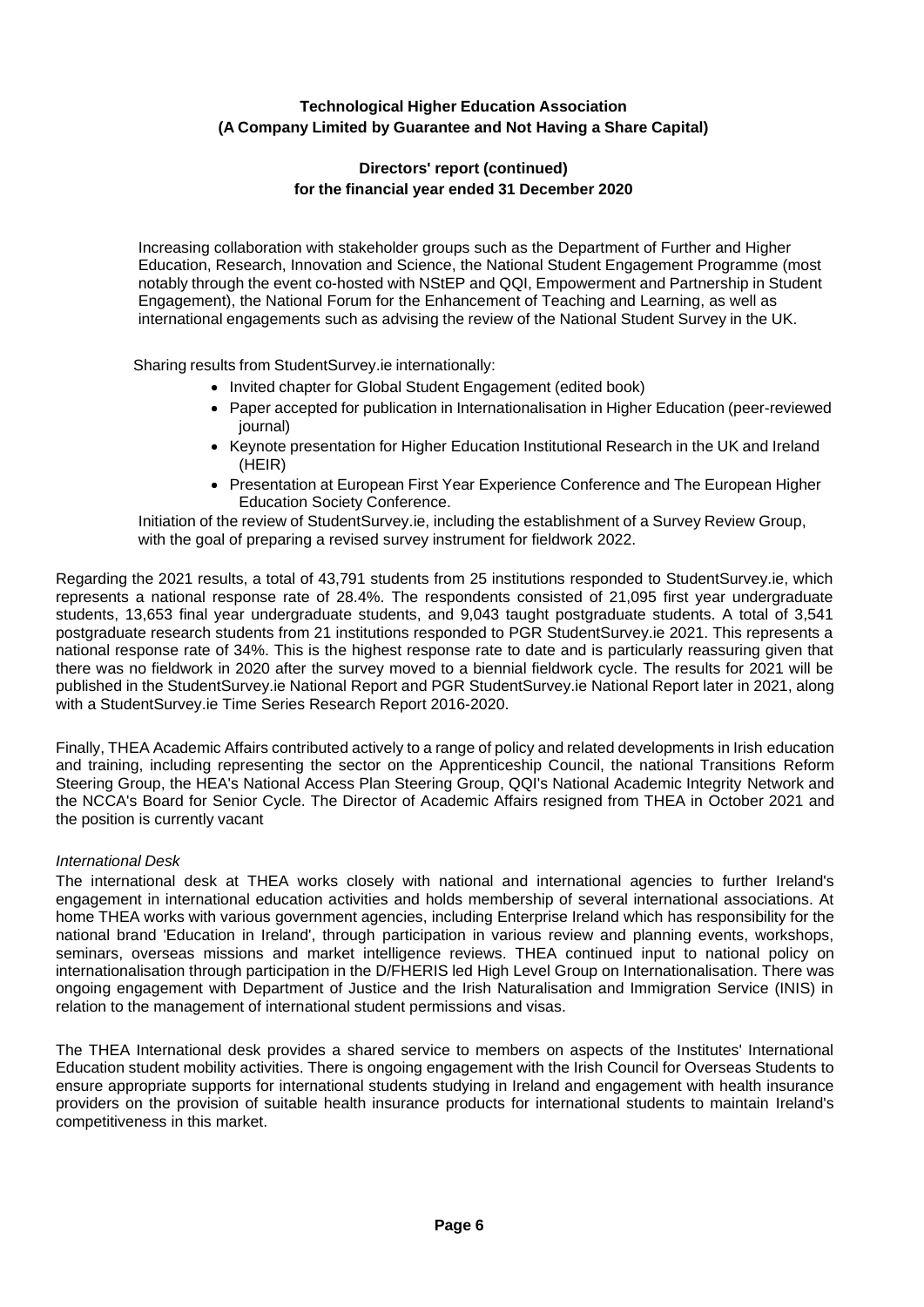## **Directors' report (continued) for the financial year ended 31 December 2020**

Covid 19 has continued to impact the international activity across the sector. The working group led by D/FHERIS, continued to co-ordinate national responses to the various issues arising, and protocols were put in place to facilitate the safe arrival of international students, including a meet and greet service at Dublin Airport, part funded by DFHERIS. THEA is continuing to work with government agencies to overcome the challenges arising as a result of the ongoing pandemic and to protect in so far as is possible international student numbers coming to Ireland and ensure their safety, welfare and the quality of the student experience

## **Communications**

The communications function continued to support the business objectives across the THEA executive team. Key events supported by communications activity include:

- #GE2020 (General Election campaign in partnership with IUA)
- IWD2020 (International Women's Day)
- #Impact2020 (THEA 2020 colloquium)

Notable statistics:

- 37 press releases issued during 2020 (increase of 7 over previous year)
- Centralised press office launched for THEA members during March 2020 to handle media queries around the shutdown of campuses following Taoiseach announcement of COVID-19 restrictions on 12 March
- **Twitter traffic** 
	- o Jan-March: 143k impressions (1.6k impressions per day)
	- o April-June: 105k impressions (1.2k impressions per day
	- o July-Sep: 93k impressions (1k impressions per day)
	- o Octo-Dec: 186k impressions (2k impressions per day)

### International Women's Day 2020

We ran a campaign to highlight the achievement of women in research in our higher education institutions, with a focus on the theme of 'resilience'. We created a micro site to support the campaign and a series of digital assets, which were distributed to institutions. The results were:

- o #IWD Resilience
- o 28 Case studies and digital assets
- o 675,000 impressions on Twitter
- o 240,000 unique accounts reached
- o 2,600 unique website page views

### General Election 2020 (in partnership with IUA)

We joined with the IUA to run a campaign called 'Ask Your Candidate' targeted at general election candidates in January 2020. The aim was to increase awareness among GE candidates of the issues around funding in higher education. We created a series of digital assets and purchased ad space across four digital platforms. The digital campaign was supported by on-the-ground events, which took place in HE campuses across Ireland during a 3-week period in January. The results were:

- o Platforms: Twitter, LinkedIn, Facebook, Instagram, Snapchat
- o Onsite campus events
- o 17m impressions
- o 47,000 impressions
- o Outperformed digital targets by 38%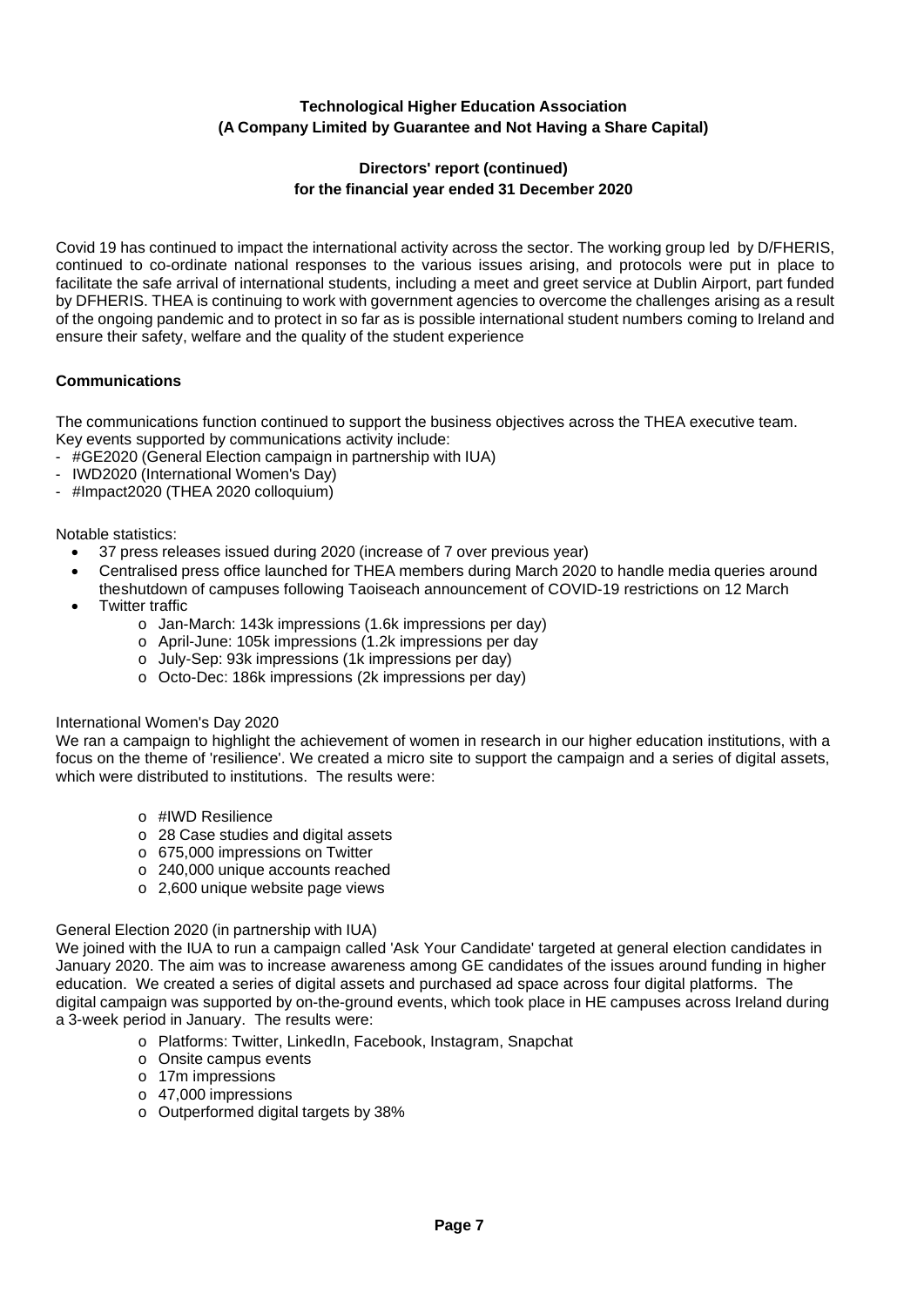### **Directors' report (continued) for the financial year ended 31 December 2020**

#### Colloquium 2020 #Impact2020

The narrative round Colloquium 2020 is included above. The online colloquium was supported by a microsite hosted on thea.ie, a microsite developed by and hosted by the Irish Times and a series of digital assets which were distributed to institutions and used as the basis of a digital campaign. The results were:

- o 994 individual tweets across THEA members and stakeholders
- o 249 contributors
- o 4.6m impressions on Twitter
- o 425 registrations for Colloquium events
- o 81 completed responses in call for submissions on new national R strategy

#### **Research, Development, and Innovation**

During 2020, the most significant R issue that faced THEA's members was the negative impact of the COVID-19 pandemic on R activity. THEA provided key additional support to members to assist them. The THEA RDIE Strategic Group, which previously met six times a year, met fortnightly (initially weekly) from March to July 2020, with an agenda focused on the impact of the pandemic. THEA participated in a working group of research funders and HE representatives, sharing information on R during the pandemic, and continues to act as a conduit for transmission of information to/from its members to the Dept. of Education's (now Dept. of Further and Higher Education, Research, Innovation and Science) Covid-19 Steering Group. THEA gathered more than 20 "How we're helping" stories from members and promoted them across social media. A selection of these were transmitted to the Dept. of the Taoiseach and were highlighted in a government post on HE researchers helping to address the pandemic. Finally, THEA joined with the Irish Universities Association to lobby for funding to be provided to offer cost extensions to research postgraduates and research staff whose research was delayed by the pandemic. A sum of €48 million was announced in summer 2020, and THEA assisted the Higher Education Authority and research funders to define the process to disburse those funds.

The second half of 2020 saw the resumption of opportunities to respond to Government consultations which were paused due to the pandemic. The RDI office made key contributions to THEA's submissions on the strategy of the Dept. of Further and Higher Education, Research, Innovation and Science (DFHERIS), the review of the National Development Plan, and Ireland's EU Structural Funds 2021-2027. The Director of RDI co-led the THEA Pre-Budget 2021 submission, which included a substantial request for investment in R. More recently, the RDI Office has led THEA's submissions to Government consultations on the new national R strategy, the new Enterprise Ireland strategy, the Peace Plus programme, and a revised regional Smart Specialisation Strategy

The RDI Office led the 2020 THEA Colloquium, which took place across two days, 18th and 19th November 2020 - see [http://www.thea.ie/thea2020/.](http://www.thea.ie/thea2020/) The event was designed to showcase R within THEA's member organisations and start a conversation on the future national R strategy. The event consisted of four elements: three two-hour webinars, a print supplement in the Irish Times showcasing summary R stories from THEA's members, complemented by a dedicated website with additional R stories, and a social media campaign. The event was a great success, attracting over 500 attendees to the webinars, generating more than 1,000 Tweets and 4.5 million Twitter impressions, and 6,500 visits to the website over the two days. The Irish Times supplement was read by over 120,000 persons (44% of their total readership).

THEA continued to offer supports to its members to assist them with successfully competing for R funding. During 2020 the RDI Office hosted webinars on the Science Foundation Ireland Challenge-Based Funding Programme and the Career-FIT+ Fellowships Programme. The Office arranged pre-submission reviews of over 30 applications to the Irish Research Council Postgraduate Scholarship Call in September 2020.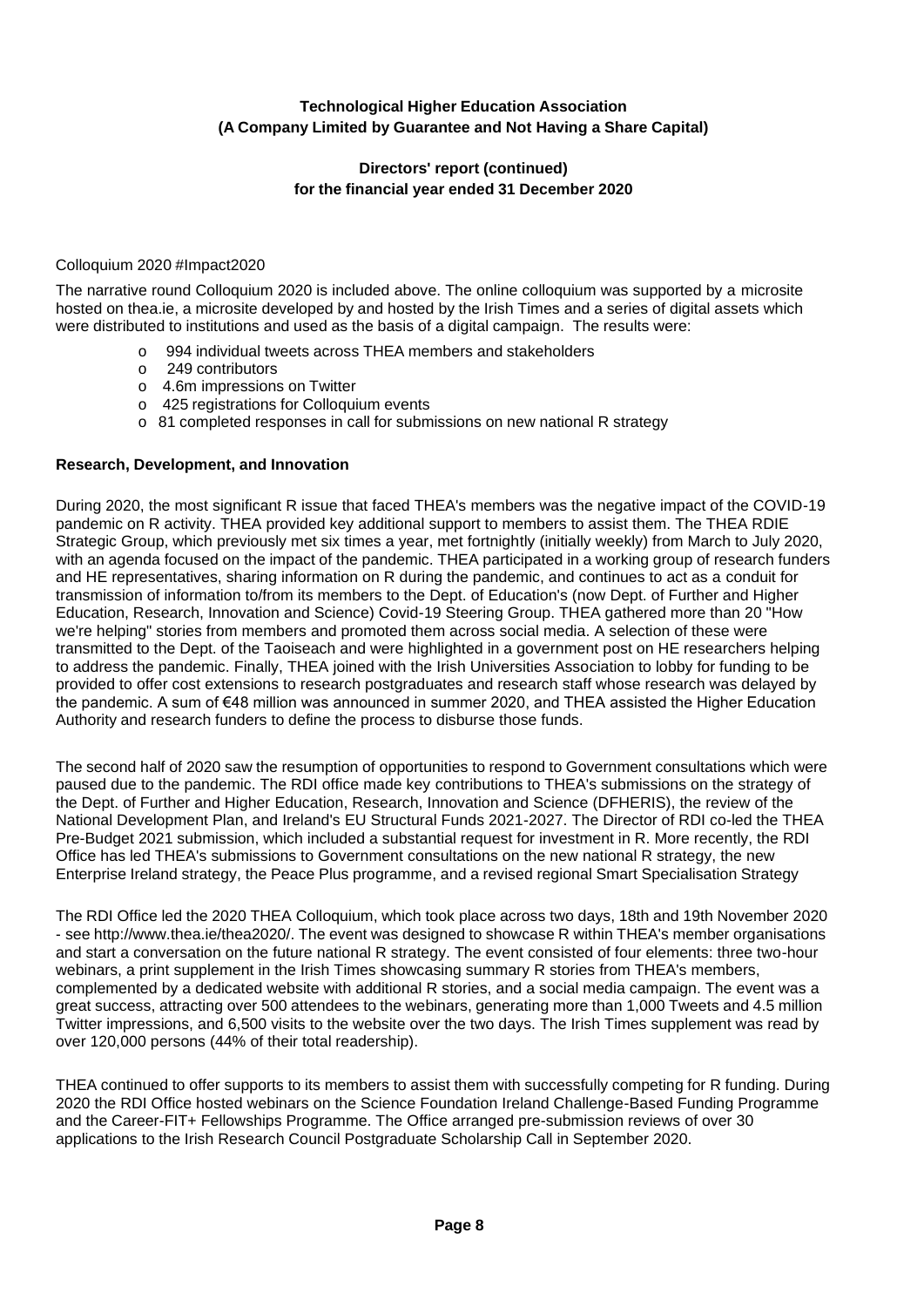## **Directors' report (continued) for the financial year ended 31 December 2020**

Engagement with a wide range of external working groups on behalf of THEA's members continued throughout 2020. For example, THEA worked with the National Research Integrity Forum during 2020 to continue access to an online research integrity training programme for all higher education researchers in Ireland, including securing half the necessary funding from the Higher Education Authority (THEA's Director of RDI is Deputy Chair of the RI Forum). THEA has continued to work with the IUA and DFHERIS on implementing the National Researcher Careers Framework within Irish HEIs, and lobbying for the introduction of pension rights for researchers working in THEA member institutions accelerated in the first half of 2021.

## **Equality and Diversity**

THEA supported its members to implement the Consent Framework for Higher Education Institutions, via the THEA PROPEL (Promoting Consent & Preventing Sexual Violence) project which was delivered over a six-monthperiod from October 2020 to March 2021 inclusive, using competitive funding secured from the Department of Education and Skills. A Policy Analyst, Dr Eavan O'Brien, was recruited to THEA and worked with representatives from THEA's member organisations to deliver the project, which included a range of resources that members canutilise in order to implement the Consent Framework in their institutions. The project Final Report was launched at an online event on 15th March 2021 - see [http://www.thea.ie/propel.](http://www.thea.ie/propel) The report was launched by Dr Orla O'Connor, Director of the National Women's Council, and the keynote speaker at the event was Hazel Chu, Lord Mayor of Dublin. An interview with Dr O'Brien was featured on the RTE Six One News during the week of the report launch. THEA hosted an online information session on the second Call for applications to the Senior Academic Leadership Initiative (SALI) in December 2020. In February 2021, THEA organised a training session on Race Equality for member organisations, to support the sector in their efforts to secure Athena SWAN awards.

## **Corporate Affairs**

Through the Director of Corporate Affairs, THEA continued to provide a human resources/industrial relations support function at national level for its members. Working through a range of fora including the National Negotiating Fora for Technological Universities with separate arrangements for Academic Staff and Professional, Management and Support Staff as well as the National Industrial Relations Forum for Academic Staff, progress was made on a range of issues. THEA also chairs a Working Group on superannuation issues which worked closely with the Department of Education and Skills to ensure that superannuation is managed consistently through the sector. A particular issue of importance over the reporting period was the putting in place of arrangements for Emergency Remote Teaching as a response to the Covid-19 crisis. These arrangements were renewed for the first semester of the 2021-22 academic years and it is expected that they will also be renewed forthe second semester. A new Job Evaluation Scheme for administrative staff has been agreed as of November 2021, and a pilot version of the scheme will be run in early 2022.

### **Governance and management**

Governance of the sector remains a priority issue. Work on a THEA Code of Governance for Subsidiary Companies was finalised in 2021. THEA co-ordinates the internal audit contract for the Institutes of Technology which is provided on an external contract basis. Deloitte are the current providers. The Code of Governance for Institutes of Technology which sets out best practice in governance across areas such as business and financial reporting, ethics, risk management, relationship with the HEA, Departments, Minister and the Oireachtas, internalaudit, was last updated in June 2019 and is currently being revised to take account of the latest developments in governance.

Throughout 2020 and 2021, the activities of the Corporate Affairs Office have been dominated by the reaction to Covid-19. We have worked closely with the HEA on our members behalf to help secure extra funding for the sector to deal with the impact of the pandemic with significant additional funding for the third-level sector being secured both years. Funding of €19 million has also been secured for the sector under the National Resilience and Recovery Plan, which will further augment the €30m provided under the TUTF.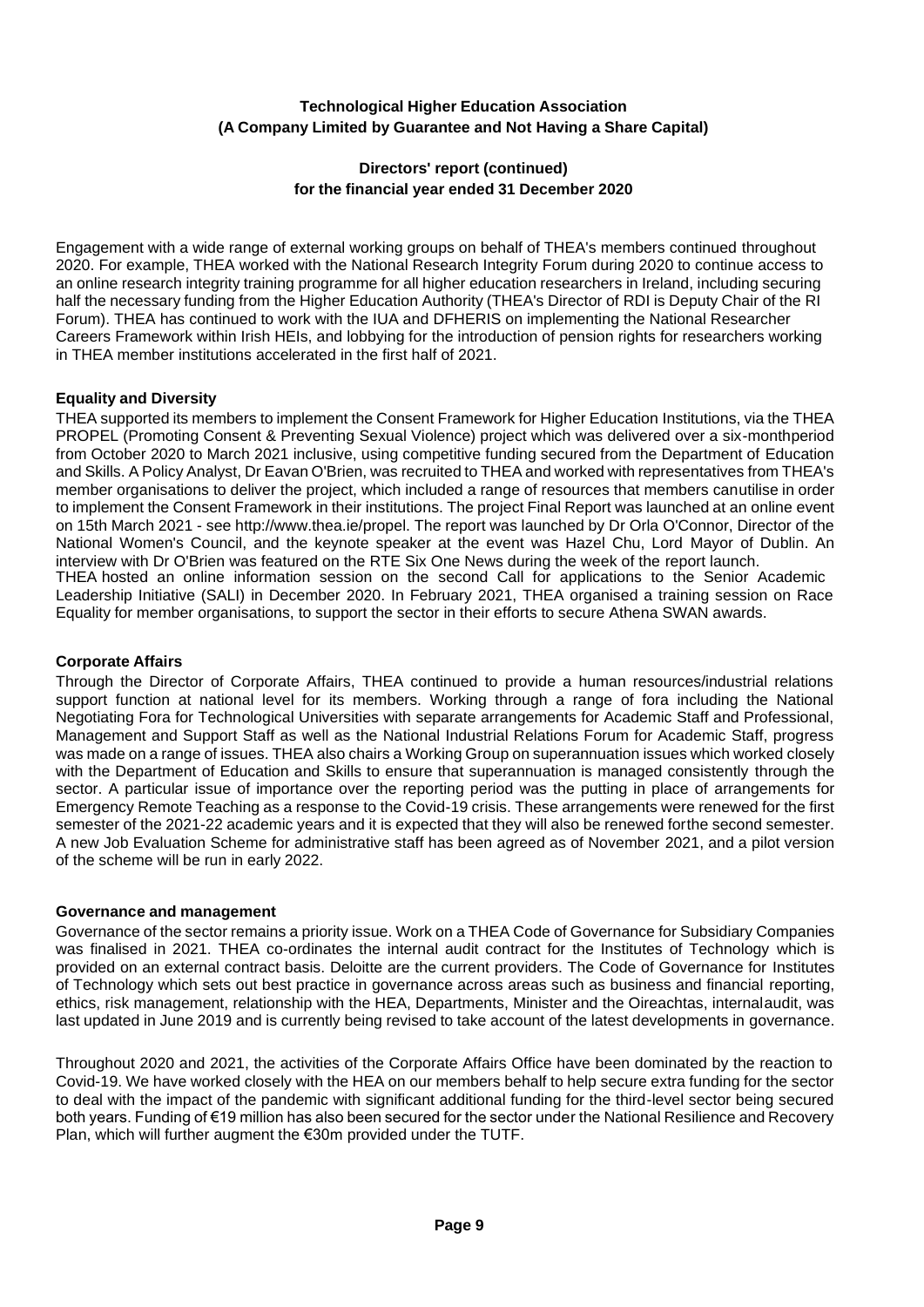### **Directors' report (continued) for the financial year ended 31 December 2020**

### **Principal risks and uncertainties**

Like all not for profit organisations, the key risk for THEA is the continued support of its members and the members contributions to its activities. The Directors are satisfied that all members will continue to support the organisation for the foreseeable future.

#### **Results for year**

The results for the year are set out on pages 16 and 17. The net expenditure for the financial year amounted to €48,316 (2019: net income of €1,261). Of this defecit, €(102,669) was allocated against unrestricted funds and €50,693 was transferred to restricted funds.

### **Events after the end of the reporting period**

Following the merger of Cork Institute of Technology and Institute of Technology, Tralee, the merged institution Munster Technological University has opted not to be a member of THEA from May 2021. However, the newest technological university, Technological University Shannon - Midlands and Midwest, has remained a member of THEA since its creation. There have been no other significant events affecting the company since the year end.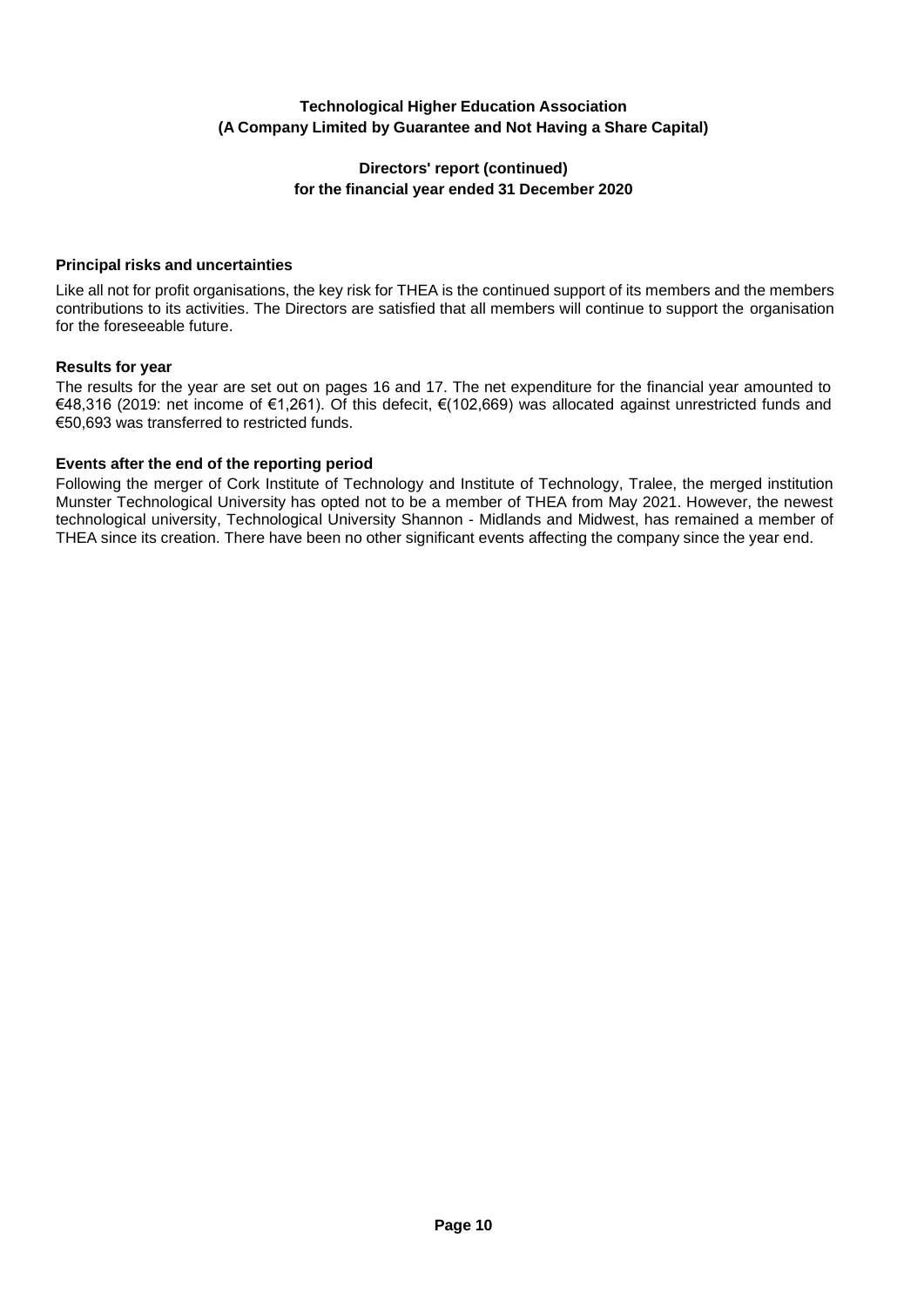## **Directors' report (continued) for the financial year ended 31 December 2020**

## **Directors**

The directors who served the company during the year are disclosed within the company information section of these financial statements.

Gearoid Hodgins served as company secretary throughout the financial period.

## **Accounting records**

The measures taken by the directors to secure compliance with the requirements of sections 281 to 285 of the Companies Act 2014 with regard to the keeping of accounting records are the implementation of necessary policies and procedures for recording transactions, the employment of competent accounting personnel with appropriate expertise and the provision of adequate resources to the financial function. The accounting records of the company are located at First Floor, Fumbally Square, Fumbally Lane, Dublin 8.

## **Transactions involving directors**

There were no contracts or arrangements of any significance in relation to the business of the company in which the directors had any interest, at any time during the year ended 31 December 2020.

## **Political donations**

There were no political donations during the year.

### **Directors**

In accordance with the Constitution, directors do not retire by rotation.

### **Relevant audit information**

In the case of each of the persons who are directors at the time this report is approved in accordance with section 332 of Companies Act 2014:

• so far as each director is aware, there is no relevant audit information of which the company's statutory auditors are unaware, and

• each director has taken all the steps that he or she ought to have taken as a director in order to make himself or herself aware of any relevant audit information and to establish that the company's statutory auditors are aware of that information.

## **Auditors**

RSM Ireland Business Advisory Limited t/a RSM Ireland have expressed their willingness to continue in office in accordance with the provisions of Section 383(2) of the Companies Act 2014

The report was approved by the board of directors and signed on behalf of the board on 8 December 2021 by:

**Brendan McCormack Vincent Cunnane Director Director**

Vince Cummano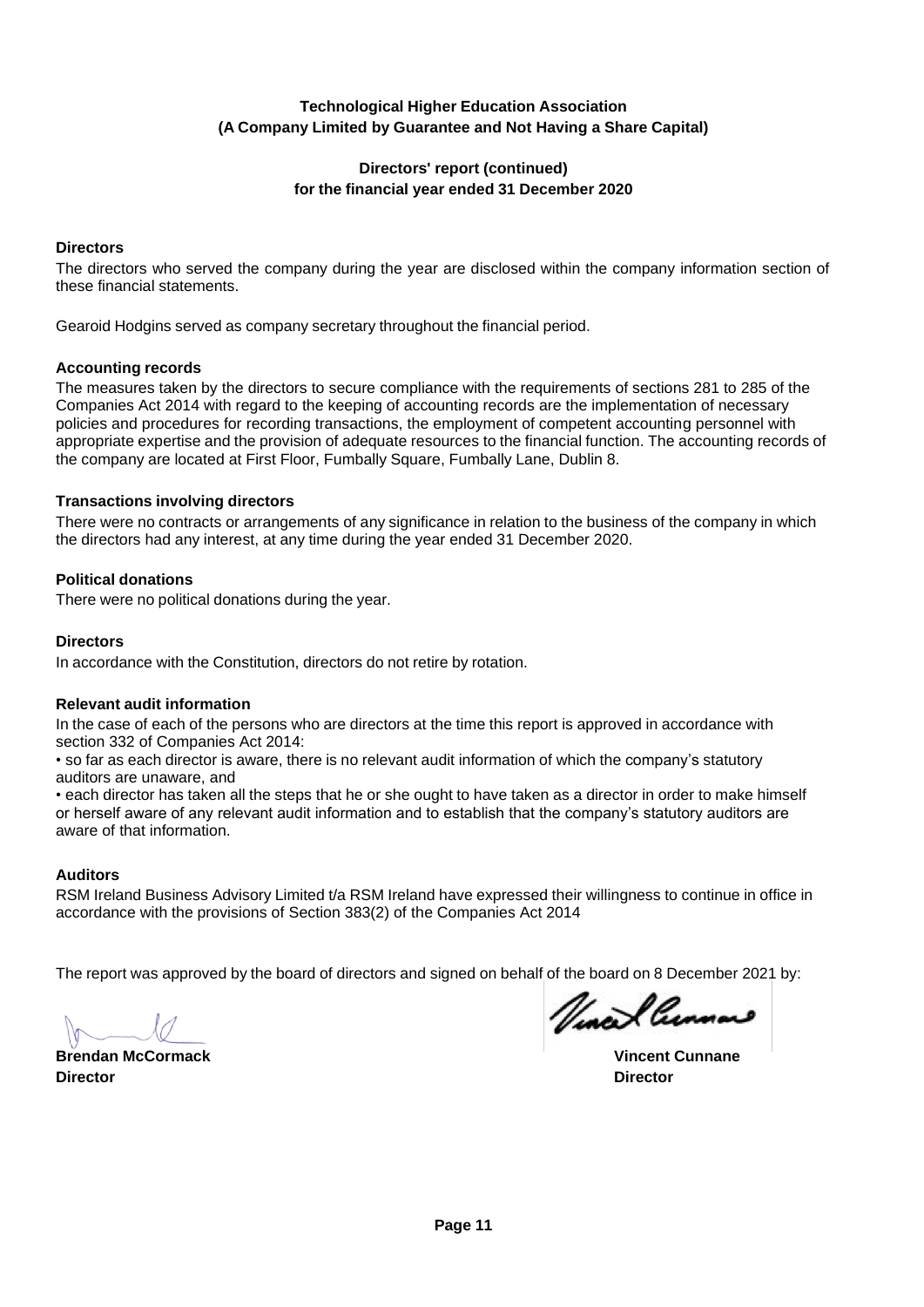## **Directors' responsibilities statement for the financial year ended 31 December 2020**

The directors are responsible for preparing the Directors' report and the financial statements in accordance with applicable Irish law and regulations.

Irish company law requires the directors to prepare financial statements for each financial year. Under the law, the directors have elected to prepare the financial statement in accordance with the Companies Act 2014and FRS102 "The Financial Reporting Standards applicable in the UK and Republic of Ireland" issued by the Financial Reporting Council of promulgated by the Institute of Chartered Accountants in Ireland. The financial statements are also prepared in accordance with the Statement of Recommended Practice (SORP): Accounting and Reporting by Charities (FRS 102) issued by the Charities Commission in the UK. Under company law, the directors must not approve the financial statement unless they are satisfied that they give a true and fair view of the assets, liabilities and financial position of the company as at the financial year end date and of the net income/expenditure of the company for the financial year and otherwise comply with the Companies Act 2014.

In preparing these financial statements, the directors are required to:

- select suitable accounting policies and then apply them consistently;
- make judgements and accounting estimates that are reasonable and prudent;
- state whether the financial statements have been prepared in accordance with applicable accounting standards, identify those standards, and note the effect and the reasons for any material departure from those standards; and
- prepare the financial statements on the going concern basis unless it is inappropriate to presume that the company will continue in business.

The directors are responsible for ensuring that the company keeps or causes to be kept adequate accounting records which correctly explain and record the transactions of the company, enable at any time the assets, liabilities, financial position and net income/expenditure of the company to be determined with reasonable accuracy, enable them to ensure that the financial statements and Directors' report comply with the Companies Act 2014 and enable the financial statements to be readily and properly audited. They are also responsible for safeguarding the assets of the company and hence for taking reasonable steps for the prevention and detection of fraud and other irregularities.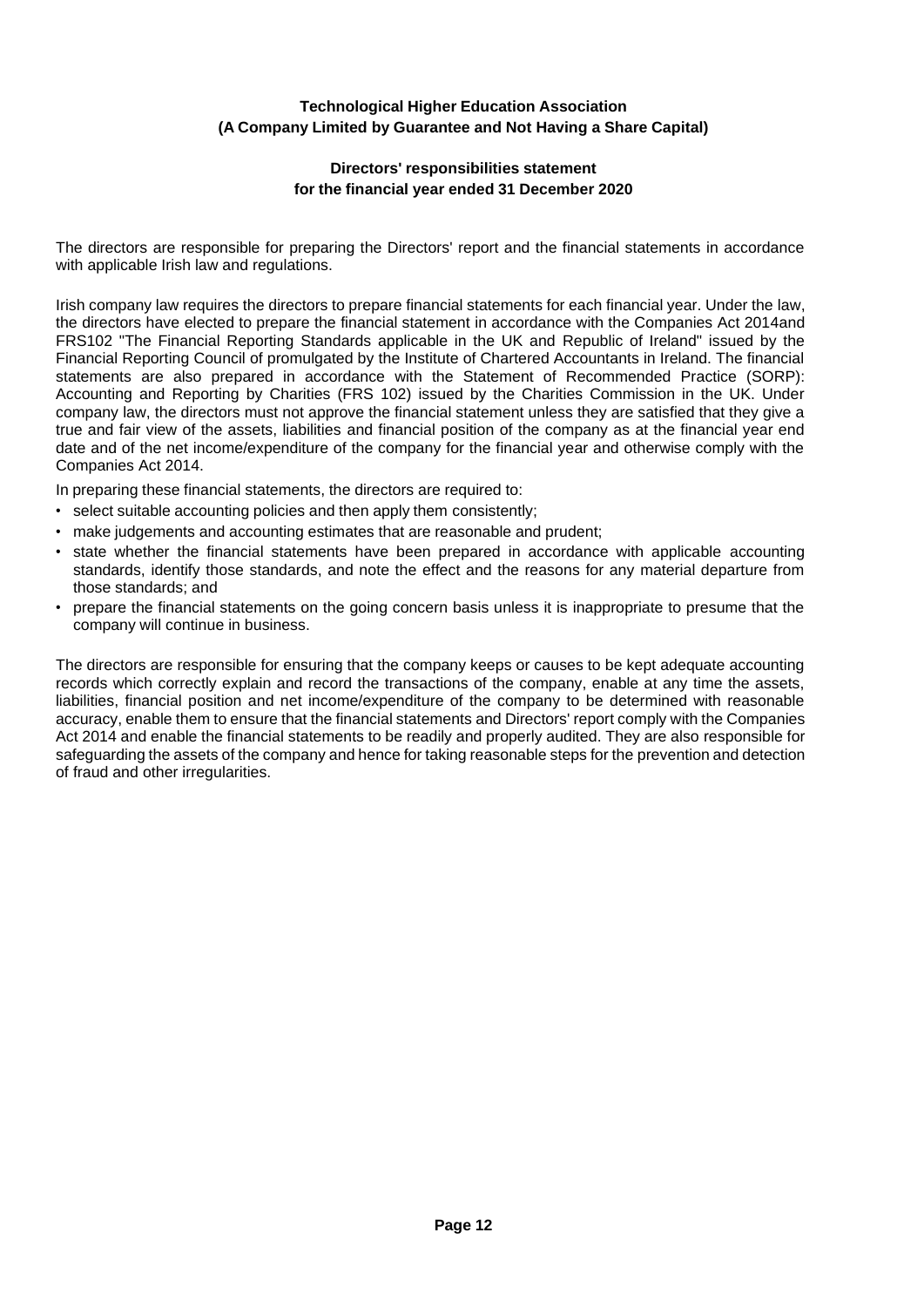## **Independent auditor's report to the members of for the financial year ended 31 December 2020**

#### **Report on the audit of the financial statements Opinion**

We have audited the financial statements of the Technological Higher Education Association for the year ended 31 December 2020 which comprise the Statement of Financial Activities, the Balance Sheet, the Statement of Changes in Equity, the Cash Flow Statement and notes to the financial statements, including thesummary of significant accounting policies set out in note 2. The financial reporting framework that has been applied in their preparation is Irish Law and Charities SORP (FRS 102) Accounting and Reporting by Charities:Statement of Recommended Practice applicable to charities preparing their accounts in accordance with the Financial Reporting Standards applicable in the UK and Republic of Ireland (FRS102).

In our opinion, the financial statements:

- give a true and fair view of the assets, liabilities and financial position of the company as at 31 December 2020 and of its net income for the year then ended; and
- have been properly prepared in accordance with Charities SORP (FRS 102) Accounting and Reporting by Charities: Statement of Recommended Practice applicable to charities preparing their accounts in accordance with the Financial Reporting Standards applicable in the UK and Republic of Ireland (FRS102); and
- have been properly prepared in accordance with the requirements of the Companies Act 2014.

## **Basis of opinion**

We conducted our audit in accordance with International Standards on Auditing (Ireland) and applicable law. Our responsibilities under those standards are described in the Auditor's Responsibilities for the Audit of the Financial Statements section of our report. We are independent of the company in accordance with ethical requirements that are relevant to our audit of financial statements in Ireland, including the Ethical Standard for Auditors (Ireland) issued by the Irish Auditing and Accounting Supervisory Authority, and we have fulfilled our other ethical responsibilities in accordance with these requirements.

We believe that the audit evidence we have obtained is sufficient and appropriate to provide a basis for our opinion.

### **Conclusions relating to going concern**

In auditing the financial statements, we have concluded that the directors' use of the going concern basis of accounting in the preparation of the financial statements is appropriate.

Based on the work we have performed, we have not identified any material uncertainties relating to events or conditions that, individually or collectively, may cast significant doubt on the Group's or the Company's ability to continue as a going concern for a period of at least twelve months from the date when the financial statements are authorised for issue.

Our responsibilities and the responsibilities of the directors with respect to going concern are described in the relevant sections of this report

### **Other information**

The directors are responsible for the other information. The other information comprises the information included in the annual report other than the financial statements and our auditor's report thereon. Our opinion on the financial statements does not cover the other information and, except to the extent otherwise explicitly stated in our report, we do not express any form of assurance conclusion thereon.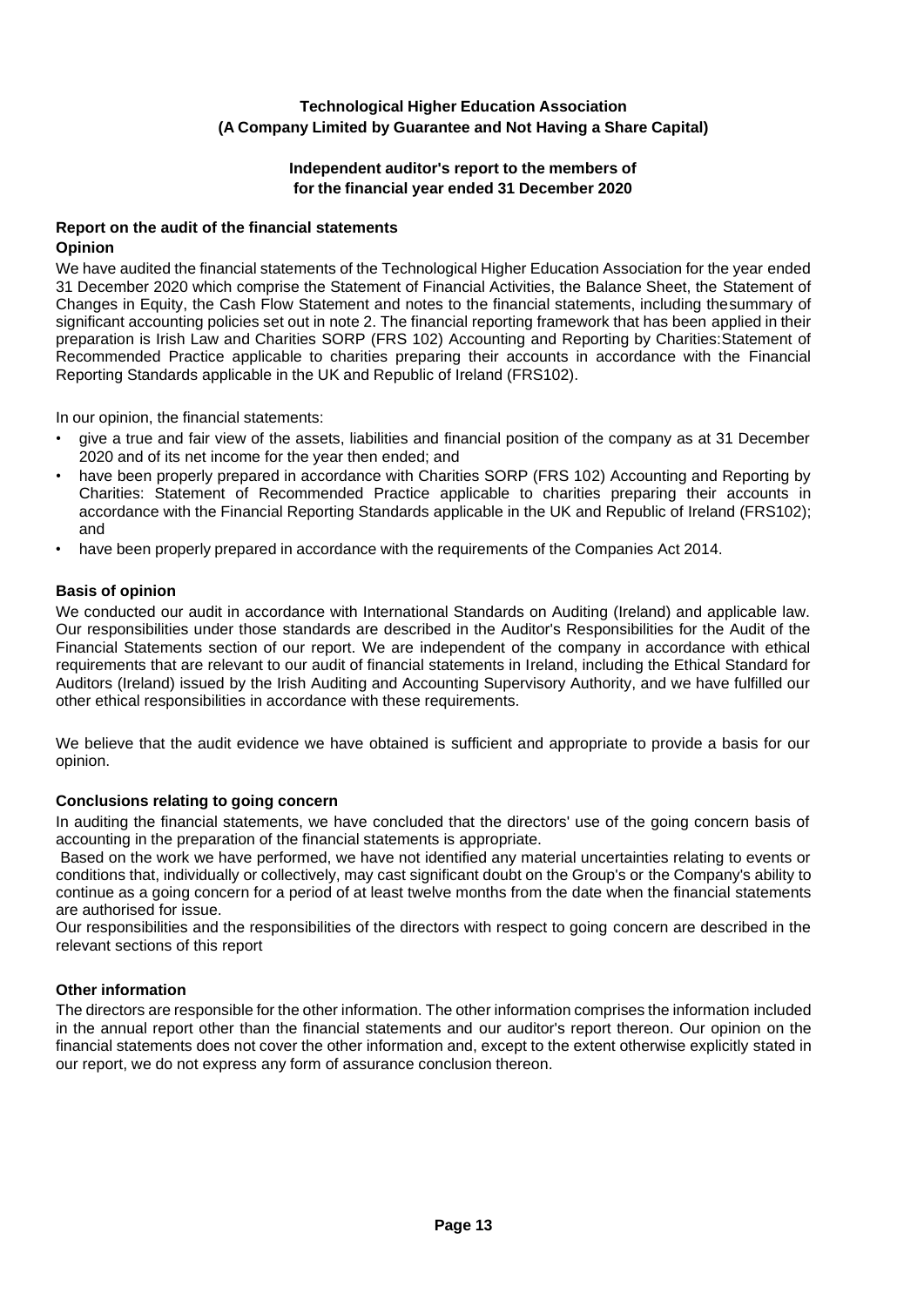### **Independent auditor's report to the members of for the financial year ended 31 December 2020**

In connection with our audit of the financial statements, our responsibility is to read the other information and, in doing so, consider whether the other information is materially inconsistent with the financial statements or our knowledge obtained in the audit, or otherwise appears to be materially misstated. If we identify such material inconsistencies or apparent material misstatements, we are required to determine whether there is a material misstatement in the financial statements or a material misstatement of the other information. If, basedon the work we have performed, we conclude that there is a material misstatement of this other information, we are required to report that fact.

We have nothing to report in this regard.

### **Opinions on other matter prescribed by the Companies Act 2014**

Based solely on the work undertaken in the course of the audit, we report that:

- in our opinion, the information given in the directors report is consistent with the financial statements; and
- in our opinion, the directors report has been prepared in accordance with the Companies Act 2014.

We have obtained all the information and explanations which we consider necessary for the purposes of our audit.

In our opinion the accounting records of the Company were sufficient to permit the financial statements to be readily and properly audited, and financial statements are in agreement with the accounting records.

#### **Matters on which we are required to report by exception**

Based on the knowledge and understanding of the Company and its environment obtained in the course of the audit, we have not identified any material misstatements in the directors report.

The Companies Act 2014 requires us to report to you if, in our opinion, the disclosures of directors' remuneration and transactions required by sections 305 to 312 of the Act are not made. We have nothing to report in this regard.

### **Responsibilities of directors for the financial statements**

As explained more fully in the directors responsibilities statement set on page 12, the directors are responsible for the preparation of the financial statements and for being satisfied that they give a true and fair view, and for such internal control as they determine is necessary to enable the preparation of financial statements that are free from material misstatement, whether due to fraud or error.

In preparing the financial statements, the directors are responsible for assessing the Company's ability to continue as a going concern, disclosing, as applicable, matters related to going concern and using the going concern basis of accounting unless management either intends to liquidate the Company or to cease operations, or has no realistic alternative but to do so.

### **Auditor's responsibilities for the audit of the financial statements**

Our objectives are to obtain reasonable assurance about whether the financial statements as a whole are free from material misstatement, whether due to fraud or error, and to issue an auditor's report that includes our opinion. Reasonable assurance is a high level of assurance, but is not a guarantee that an audit conducted in accordance with ISAs (Ireland) will always detect a material misstatement when it exists. Misstatements can arise from fraud or error and are considered material if, individually or in the aggregate, they could reasonably be expected to influence the economic decisions of users taken on the basis of these financial statements.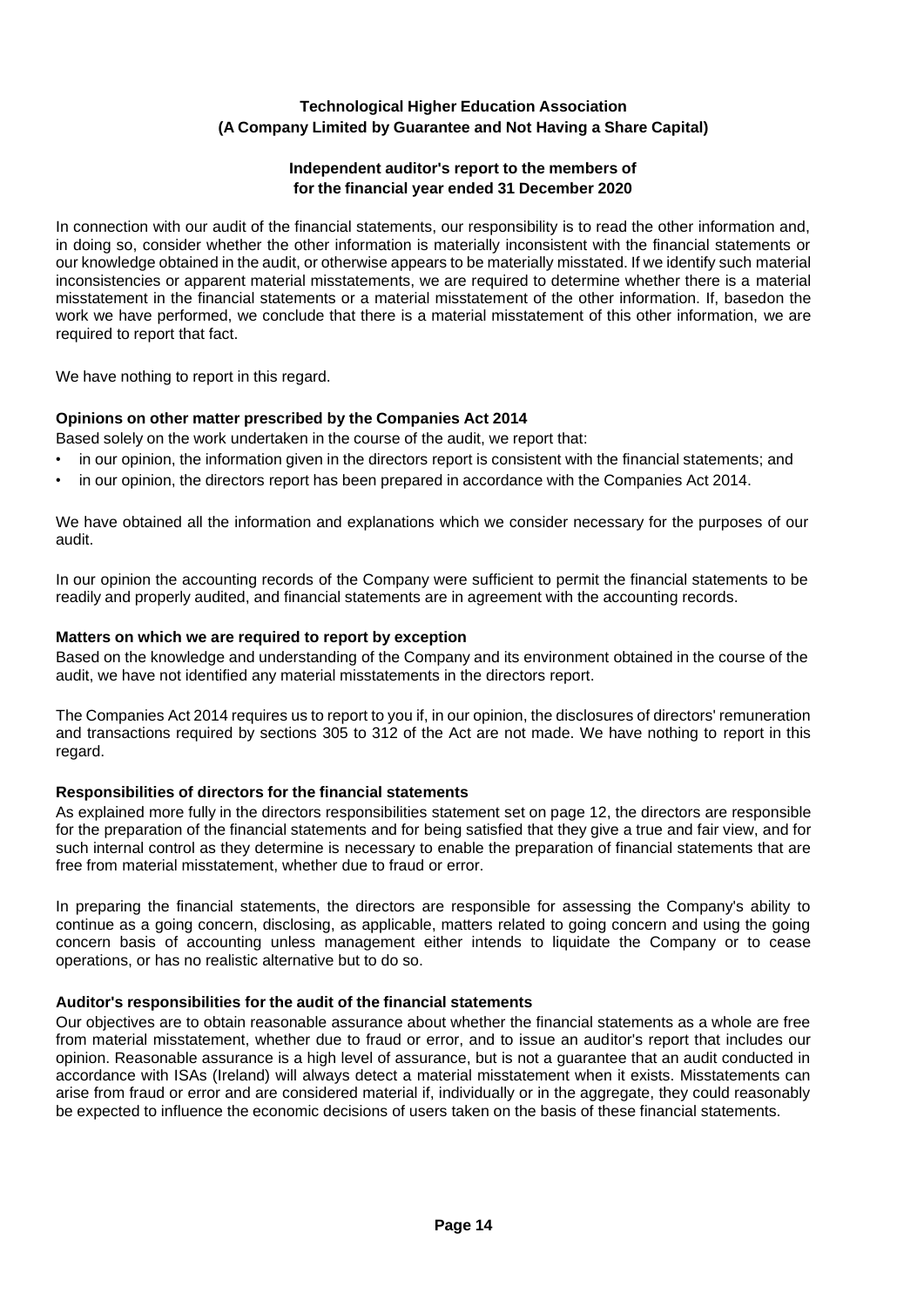## **Independent auditor's report to the members of for the financial year ended 31 December 2020**

As part of an audit in accordance with ISAs (Ireland), we exercise professional judgment and maintain professional scepticism throughout the audit. We also:

- Identify and assess the risks of material misstatement of the financial statements, whether due to fraud or error, design and perform audit procedures responsive to those risks, and obtain audit evidence that is sufficient and appropriate to provide a basis for our opinion. The risk of not detecting a material misstatement resulting from fraud is higher than for one resulting from error, as fraud may involve collusion, forgery, intentional omissions, misrepresentations, or the override of internal control.
- Obtain an understanding of internal control relevant to the audit in order to design audit procedures that are appropriate in the circumstances, but not for the purpose of expressing an opinion on the effectiveness of the Company's internal control.
- Evaluate the appropriateness of accounting policies used and the reasonableness of accounting estimates and related disclosures made by directors.
- Conclude on the appropriateness of the director's use of the going concern basis of accounting and, based on the audit evidence obtained, whether a material uncertainty exists related to events or conditions that may cast significant doubt on the Company's ability to continue as a going concern. If we conclude that a material uncertainty exists, we are required to draw attention in our auditor's report to the related disclosures in the financial statements or, if such disclosures are inadequate, to modify our opinion. Our conclusions are based on the audit evidence obtained up to the date of our auditor's report. However, future events or conditions may cause the Company to cease to continue as a going concern.
- Evaluate the overall presentation, structure and content of the financial statements, including the disclosures, and whether the financial statements represent the underlying transactions and events in a manner that achieves fair presentation.

We communicate with those charged with governance regarding, among other matters, the planned scope and timing of the audit and significant audit findings, including any significant deficiencies in internal control that we identify during our audit.

#### **The purpose of our audit work and to whom we owe our responsibilities**

Our report is made solely to the company's members, as a body, in accordance with section 391 of the Companies Act 2014. Our audit work has been undertaken so that we might state to the company's members those matters we are required to state to them in an auditor's report and for no other purpose. To the fullest extent permitted by law, we do not accept or assume responsibility to anyone other than the company and the company's members, as a body, for our audit work, for this report, or for the opinions we have formed.

**.................................**

**Patrick Keegan For and on behalf of RSM Ireland Statutory Audit Firm Trinity House Charleston Road Ranelagh Dublin 6**

**Date: 8 December 2021**

Type text here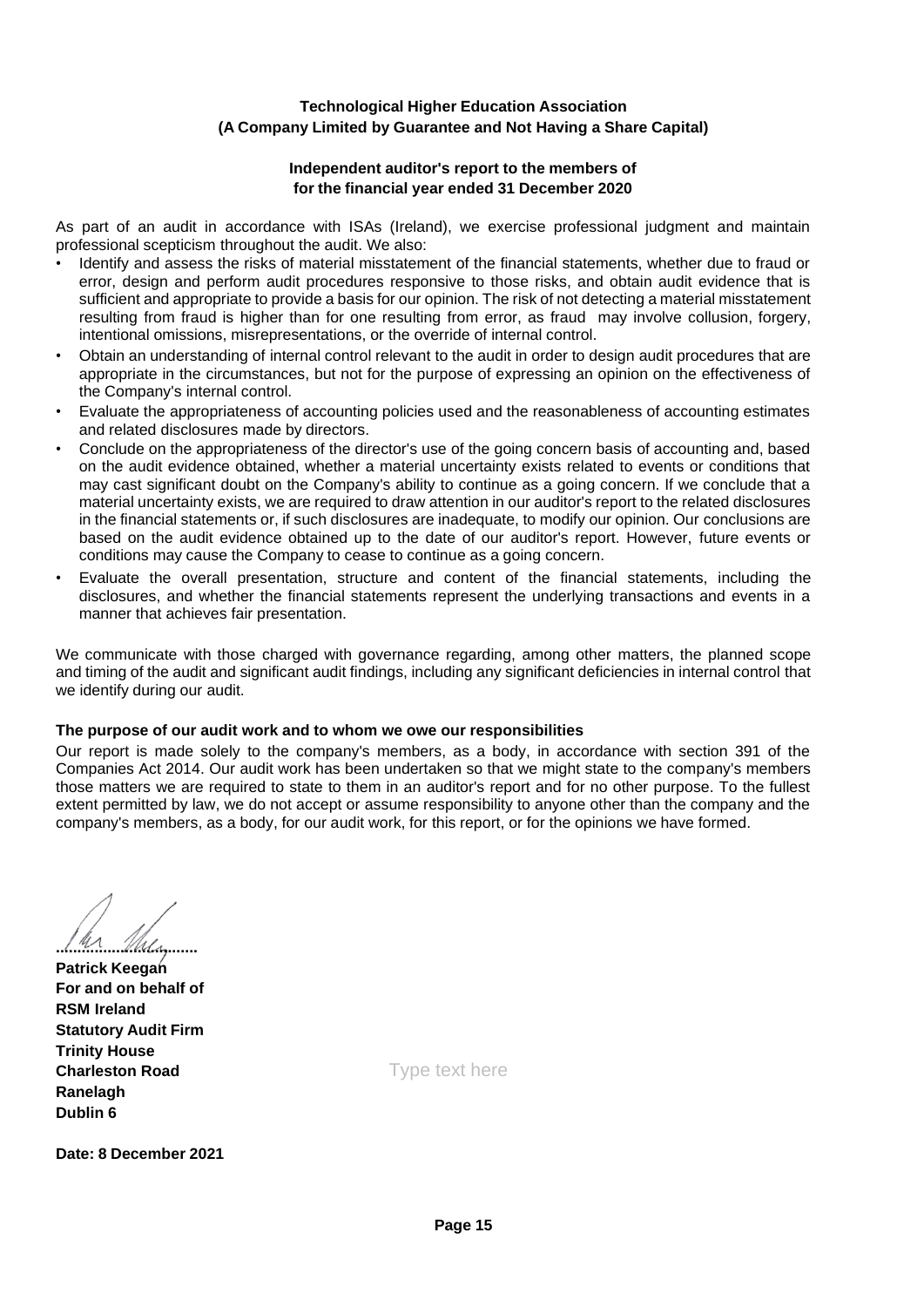## **Statement of financial activities for the financial year ended 31 December 2020**

|                                            |              | <b>Unrestricted</b><br><b>Funds</b><br>€ | <b>Restricted</b><br><b>Funds</b><br>€ | <b>Total</b><br>2020<br>€ | 2019<br>€ |
|--------------------------------------------|--------------|------------------------------------------|----------------------------------------|---------------------------|-----------|
| Income and endowments from:                | <b>Notes</b> |                                          |                                        |                           |           |
| Charitable activities                      | 3            | 1,073,486                                | 274,000                                | 1,347,486                 | 1,440,475 |
| Investments                                | 4            | 109                                      |                                        | 109                       |           |
| Sundry income                              |              |                                          |                                        |                           |           |
| <b>HEA</b> funding                         |              | 200,000                                  | 144,419                                | 344,419                   | 375,705   |
| <b>Total income and endowments</b>         |              | 1,273,595                                | 418,419                                | 1,692,014                 | 1,816,180 |
| <b>Expenditure on:</b>                     |              |                                          |                                        |                           |           |
| Charitable activities                      | 5            | 1,376,264                                | 364,066                                | 1,740,330                 | 1,814,919 |
| Total expenditure on charitable activities |              | 1,376,264                                | 364,066                                | 1,740,330                 | 1,814,919 |
| Net income/ (expenditure)                  |              | (102, 669)                               | 54,353                                 | (48, 316)                 | 1,261     |
| <b>Reconciliation of funds:</b>            |              |                                          |                                        |                           |           |
| Total funds brought forward                |              | 392,067                                  | 203,430                                | 595,497                   | 594,236   |
| <b>Total funds carried forward</b>         | 14           | 289,398                                  | 257,783                                | 547,181                   | 595,497   |

The statement of financial activities includes all gains and losses recognised in the year. All income and expenditure derive from continuing activities.

The company has no other recognised items of income and expenses other than the results for the year as set out above.

**The notes on pages 20 to 33 form part of these financial statements.**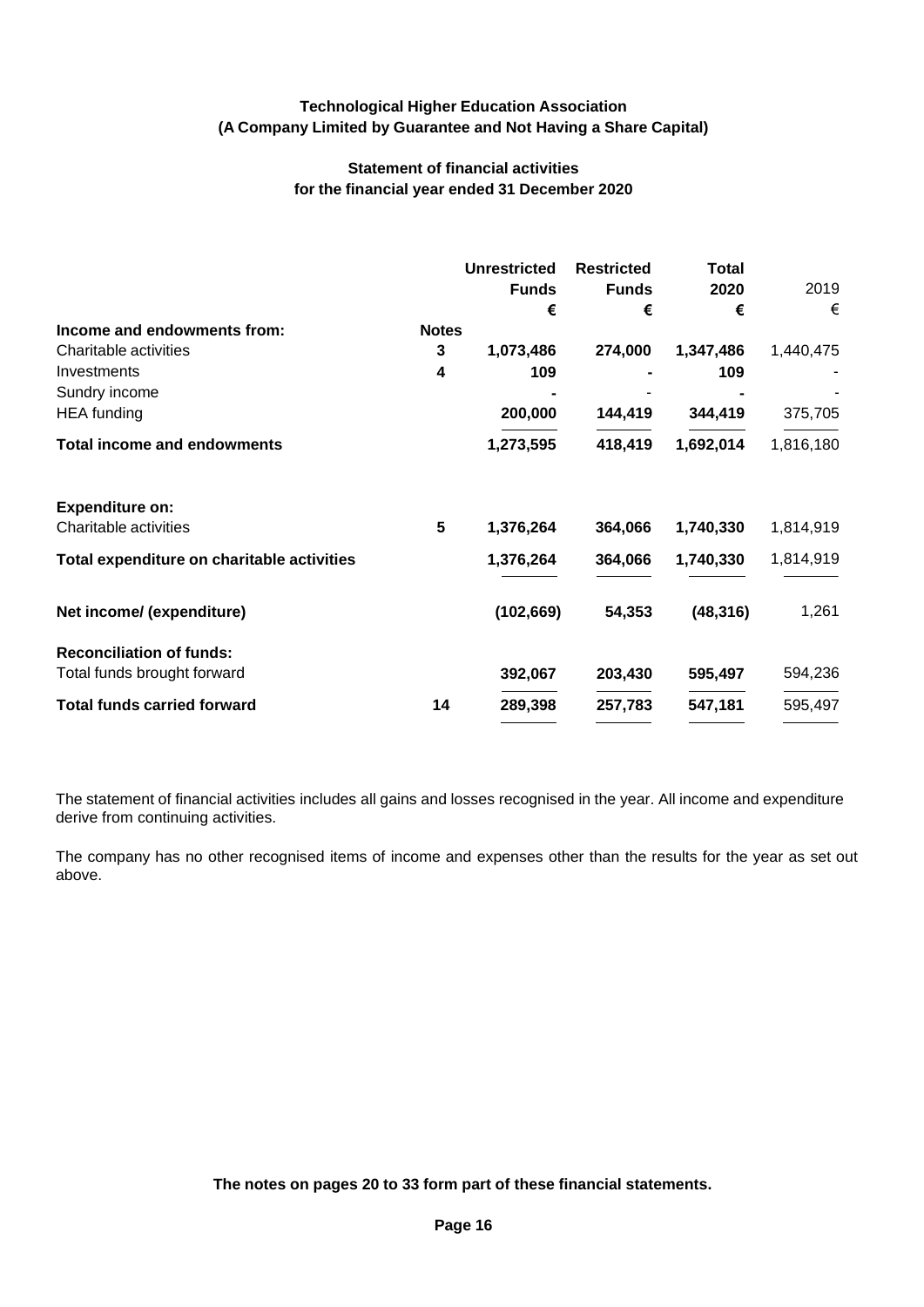## **Balance sheet as at 31 December 2020**

|                                              | 2020        |                |         | 2019        |         |  |
|----------------------------------------------|-------------|----------------|---------|-------------|---------|--|
|                                              | <b>Note</b> | €              | €       | €           | €       |  |
| <b>Fixed assets</b>                          |             |                |         |             |         |  |
| Tangible assets                              | 9           | 12,683         |         | 6,925       |         |  |
|                                              |             |                | 12,683  |             | 6,925   |  |
| <b>Current assets</b>                        |             |                |         |             |         |  |
| <b>Debtors</b>                               | 10          | 914,416        |         | 1,324,868   |         |  |
| Cash at bank and in hand                     | 11          | 1,204,579      |         | 926,335     |         |  |
|                                              |             | 2,118,995      |         | 2,251,203   |         |  |
| <b>Creditors: amounts falling due</b>        |             |                |         |             |         |  |
| within one year                              |             | 12 (1,584,497) |         | (1,662,631) |         |  |
| <b>Net current assets</b>                    |             |                | 534,498 |             | 588,572 |  |
| <b>Total assets less current liabilities</b> |             |                | 547,181 |             | 595,497 |  |
| <b>Net assets</b>                            |             |                | 547,181 |             | 595,497 |  |
|                                              |             |                |         |             |         |  |
| The funds of the charity                     |             |                |         |             |         |  |
| Restricted income funds                      | 14          |                | 257,783 |             | 203,430 |  |
| Unrestricted funds                           | 14          |                | 289,398 |             | 392,067 |  |
| <b>Total Funds</b>                           |             |                | 547,181 |             | 595,497 |  |

These financial statements were approved by the board of directors on 8 December 2021 and signed on behalf of the board by:

 $\sqrt{ }$ 

**Brendan McCormack Vincent Cunnane Director Director**

Vince Cummano

**The notes on pages 20 to 33 form part of these financial statements.**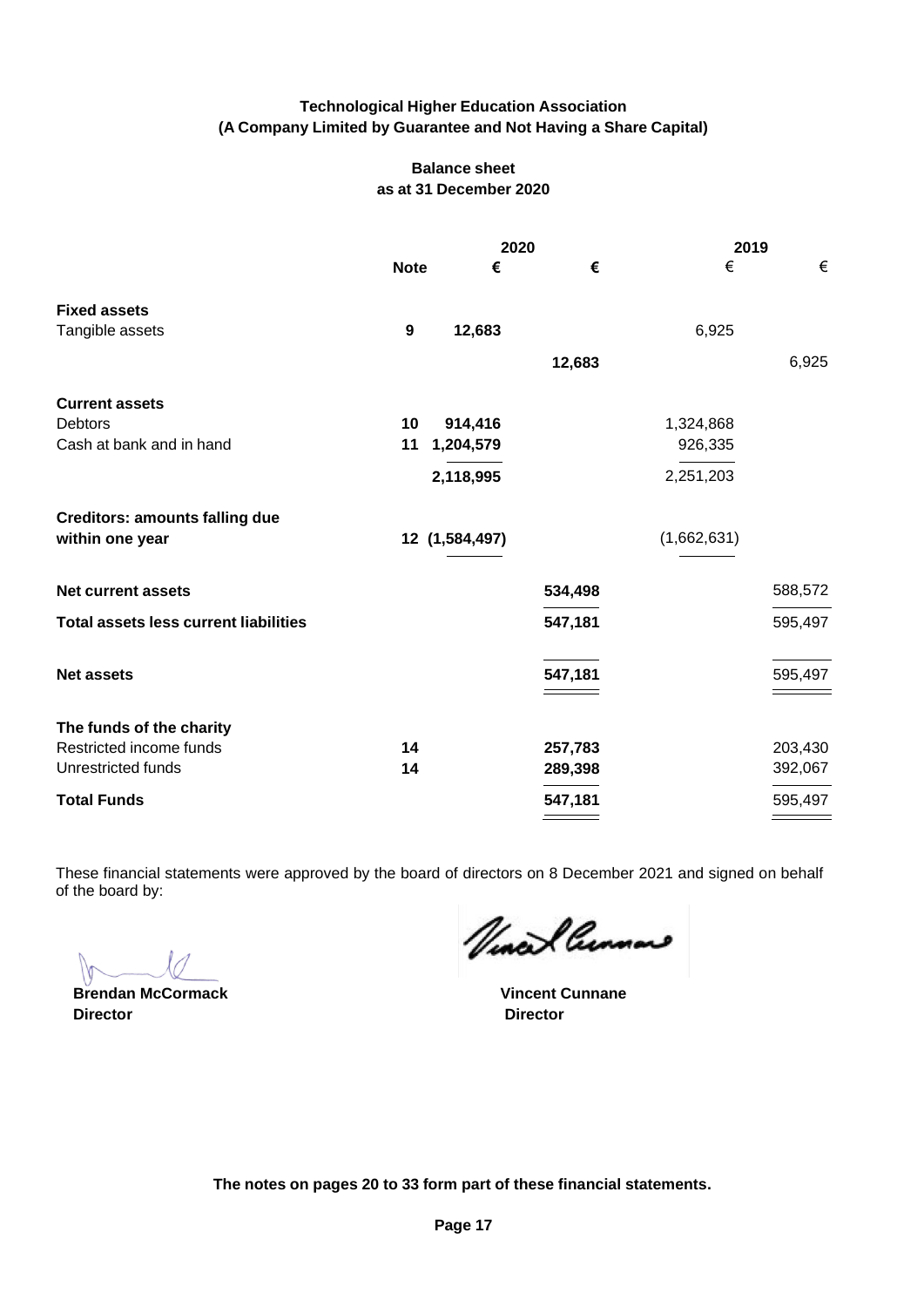## **Statement of changes in equity for the financial year ended 31 December 2020**

|                                | <b>Restricted Unrestricted</b> |           |           |
|--------------------------------|--------------------------------|-----------|-----------|
|                                | €                              | €         | €         |
| At 1 January 2019              | 151,476                        | 442,760   | 594,236   |
| Net (expenditure) for the year | 51,954                         | (50, 693) | 1,261     |
| Total funds for the year       | 203,430                        | 392,067   | 595,497   |
| At 31 December 2019            | 203,430                        | 392,067   | 595,497   |
| At 1 January 2020              | 203,430                        | 392,067   | 595,497   |
| Net income for the year        | (102, 669)                     | 54,353    | (48, 316) |
| Total funds for the year       | 100,761                        | 446,420   | 547,181   |
| At 31 December 2020            | 100,761                        | 446,420   | 547,181   |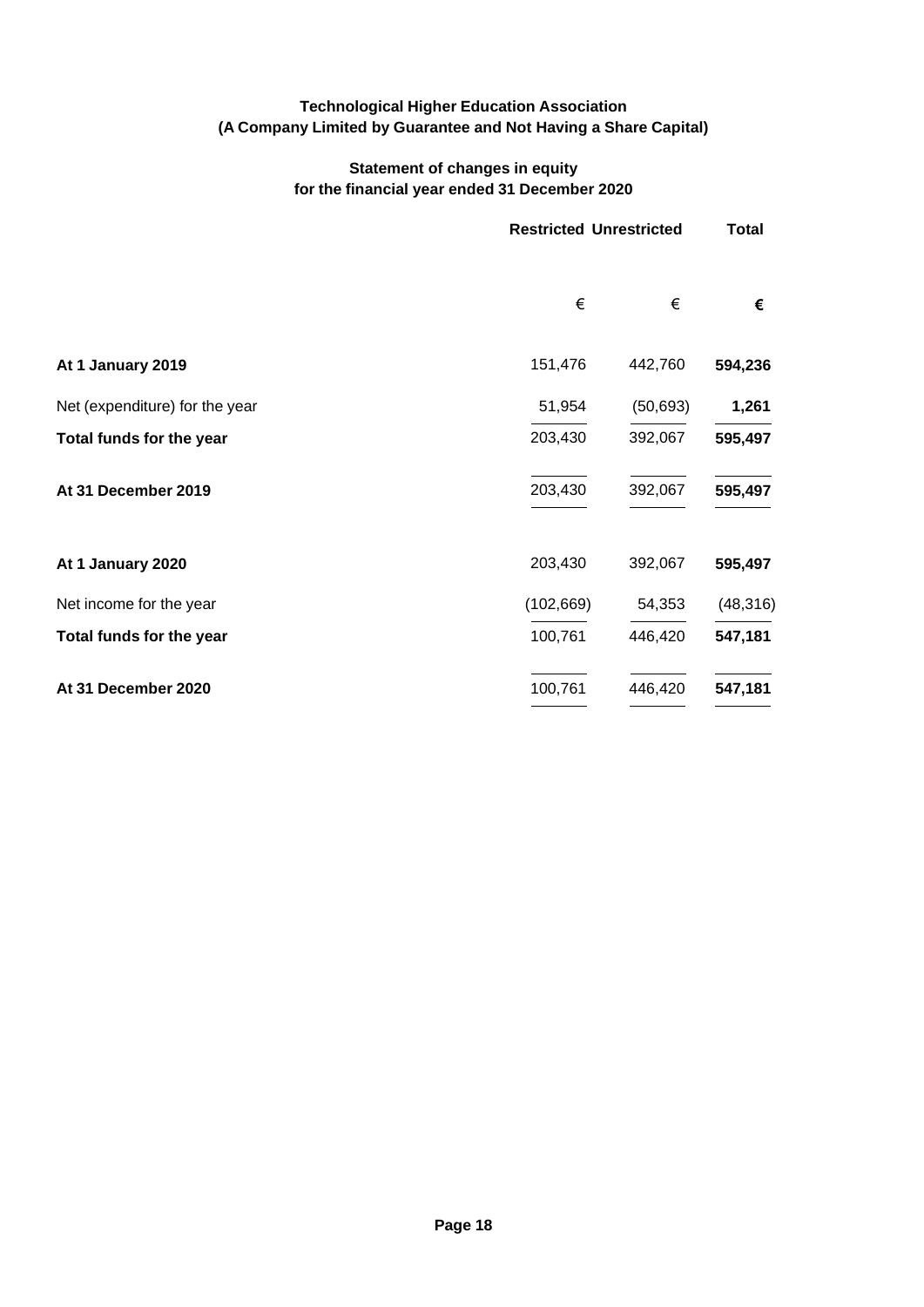## **Statement of cash flows for the financial year ended 31 December 2020**

|                                                       | 2020      | 2019                     |
|-------------------------------------------------------|-----------|--------------------------|
|                                                       | €         | €                        |
| Reconciliation of changes in resources to             |           |                          |
| net inflow / (outflow) from operating activities      |           |                          |
| Net incoming/ (outgoing) resources                    | 48,322    | 1,261                    |
| Depreciation of tangible assets                       | 7,090     | 4,482                    |
| (Increase)/ decrease in debtors                       |           | 410,455 (1,162,817)      |
| Increase/ (decrease) in creditors                     | (78, 134) | 806,411                  |
| Net cash inflow / (outflow) from operating activities | 291,089   | (350, 663)               |
| <b>Cash flow statement</b>                            |           |                          |
| Net cash inflow / (outflow) from operating activities | 291,089   | (350, 663)               |
| Capital expenditure                                   | (12, 848) |                          |
| Increase / (decrease) in cash in the year             | 278,241   | (350, 663)               |
| Reconciliation of net cash flow to movement in funds  |           |                          |
| Net movement in funds in the year                     | 278,241   | (350, 663)               |
| Net funds at 1 January 2020                           |           | <b>926,335</b> 1,277,004 |
| Net funds at 31 December 2020                         | 1,204,576 | 926,341                  |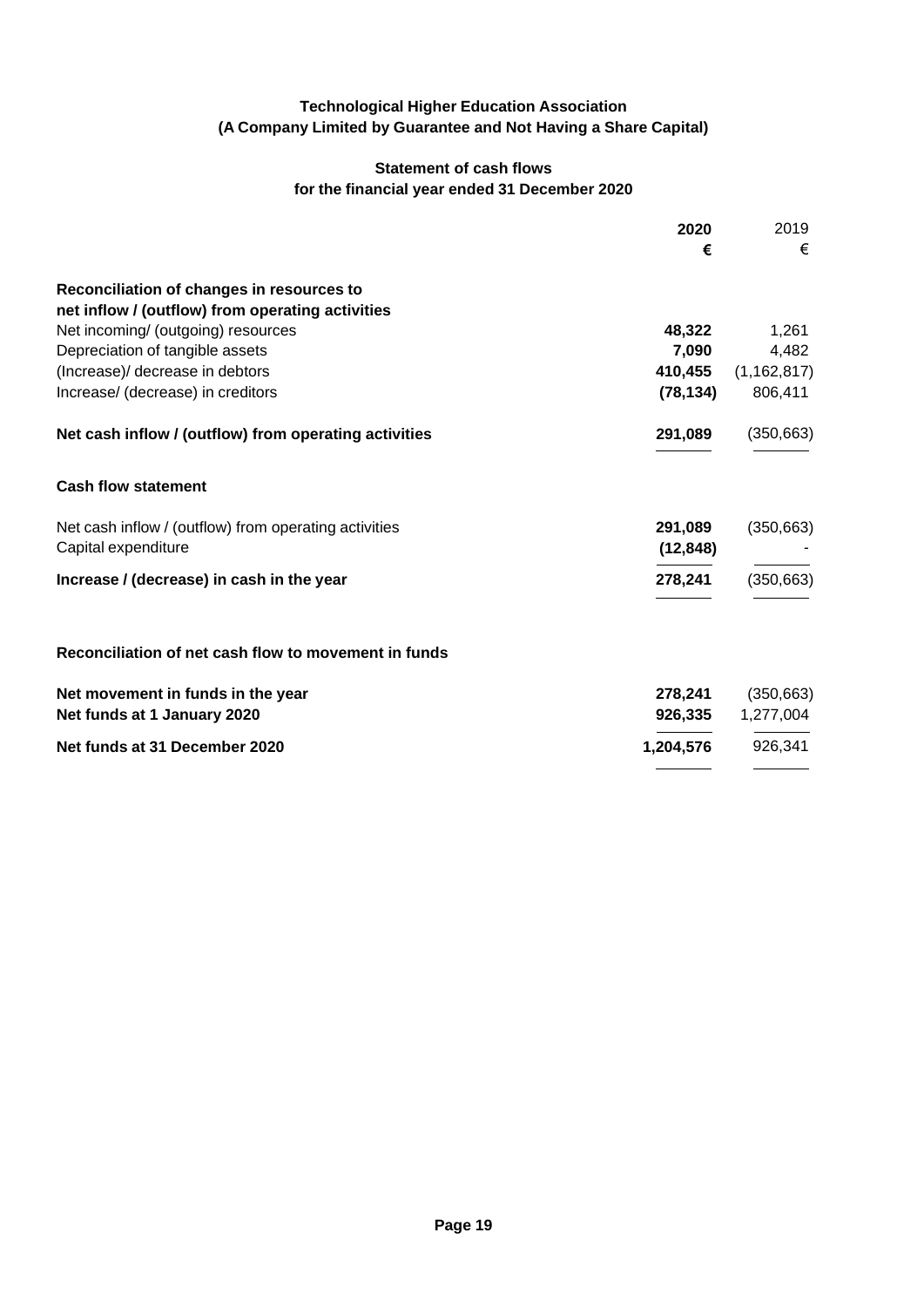### **Notes to the financial statements for the financial year ended 31 December 2020**

## **1. General information**

The financial statements comprising the Statement of Financial Activities, the Balance Sheet, the Statement of Changes in Equity, the Cash Flow Statement and the related notes constitute the individual financial statements of the Technological Higher Education Association for the financial year ended 31 December 2020.

The Technological Higher Education Association is a company limited by guarantee and not having a share capital. The registered office is First Floor, Fumbally Square, Fumbally Lane, Dublin 8, which is also the company's principal place of business. The company's principal activities are set out in the Director's Report.

### **Statement of compliance**

These financial statements have been prepared in compliance with FRS 102, 'The Financial Reporting Standard applicable in the UK and Republic of Ireland'.

#### **Currency**

The financial statements have been presented in the Euro currency  $(\epsilon)$  which is also the functional currency of the company.

### **2. Summary of significant accounting policies**

The following accounting policies have been applied consistently in dealing with items which are considered material in relation to the company's financial statements.

#### **Basis of preparation**

The financial statements have been prepared on the going concern basis and in accordance with the historical cost convention modified to include certain items at fair value. The financial reporting framework that has been applied in their preparation is the Companies Act 2014 and FRS 102 The Financial Reporting Standard applicable in the UK and Republic of Ireland issued by the Financial Reporting Council. The financial statements are also prepared in accordance with the Statement of Recommended Practice (SORP): Accounting and Reporting by Charities (FRS 102) issued by the Charities Commission in the UK.

### **Going concern**

These financial statements have been prepared on a going concern basis as the directors consider that Technological Higher Education Association have sufficient funds available to operate for at least a further twelve months from the financial statement date.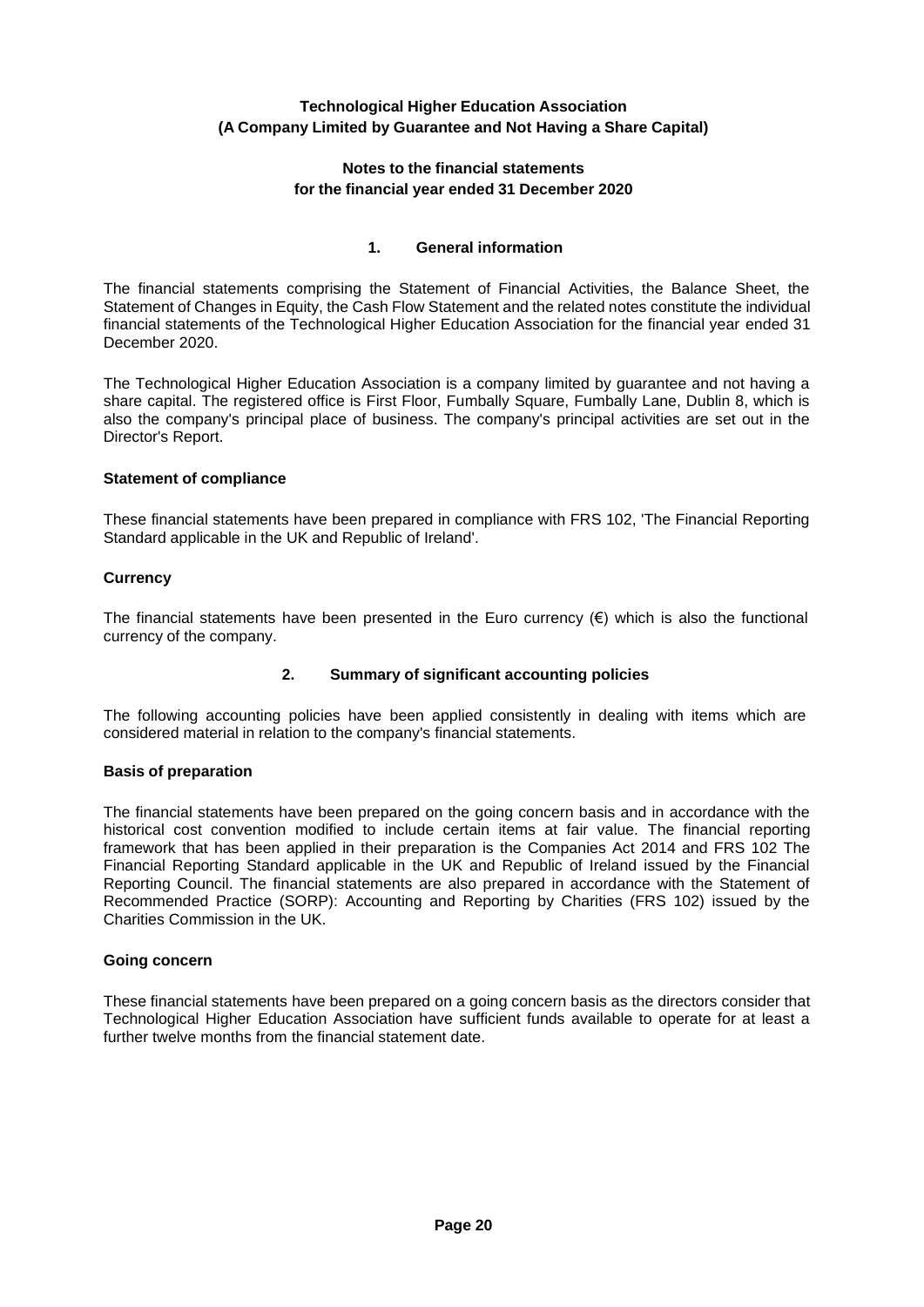### **Notes to the financial statements (continued) for the financial year ended 31 December 2020**

### **Funding accounting**

Unrestricted funds are funds which are funds which are available for the use at the discretion of the directors in furtherance of the general objectives of the charity and which have not been designated for other purposes.

Designated funds comprise funds that have been set aside by the directors for particular purposes. Restricted funds are funds which are to be used in accordance with specific restrictions imposed by donors or which have been raised by the charity for particular purposes. The cost of raising and administering such funds are charged against the specific fund. The aim and use of each restricted fund are set out in the directors' report.

#### **Incoming resources**

All incoming resources are included in the Statement of Financial Activities ("SOFA") when the company is legally entitled to the income and the amount can be quantified with reasonable accuracy. For legacies, entitlement is the earlier of the charity being notified of an impending distribution or the legacy being received.

Income is recognised when the company has entitlement to the funds, any performance conditions attached to the income have been met, it is probable that the income will be received and that the amount can be measured reliably. The following specific policies are applied to particular categories of income:

• Voluntary income received by way of donations and gifts are included in full in the Statement of Financial Activities when receivable;

• Grants, where entitlement is not conditional on the delivery of a specific performance by the company, are recognised when the charity becomes unconditionally entitled to the grant. Grants, which are performance based, are recognised as income, once the terms and conditions of the grant are met;

• Donated services and facilities are included at the value to the charity where this can be quantified. The value of services provided by volunteers has not been included in these accounts;

• Investment income is included when receivable; and

• Incoming resources from charitable trading activity i.e. membership subscription, is recognised as income, in the period to which the subscription relates.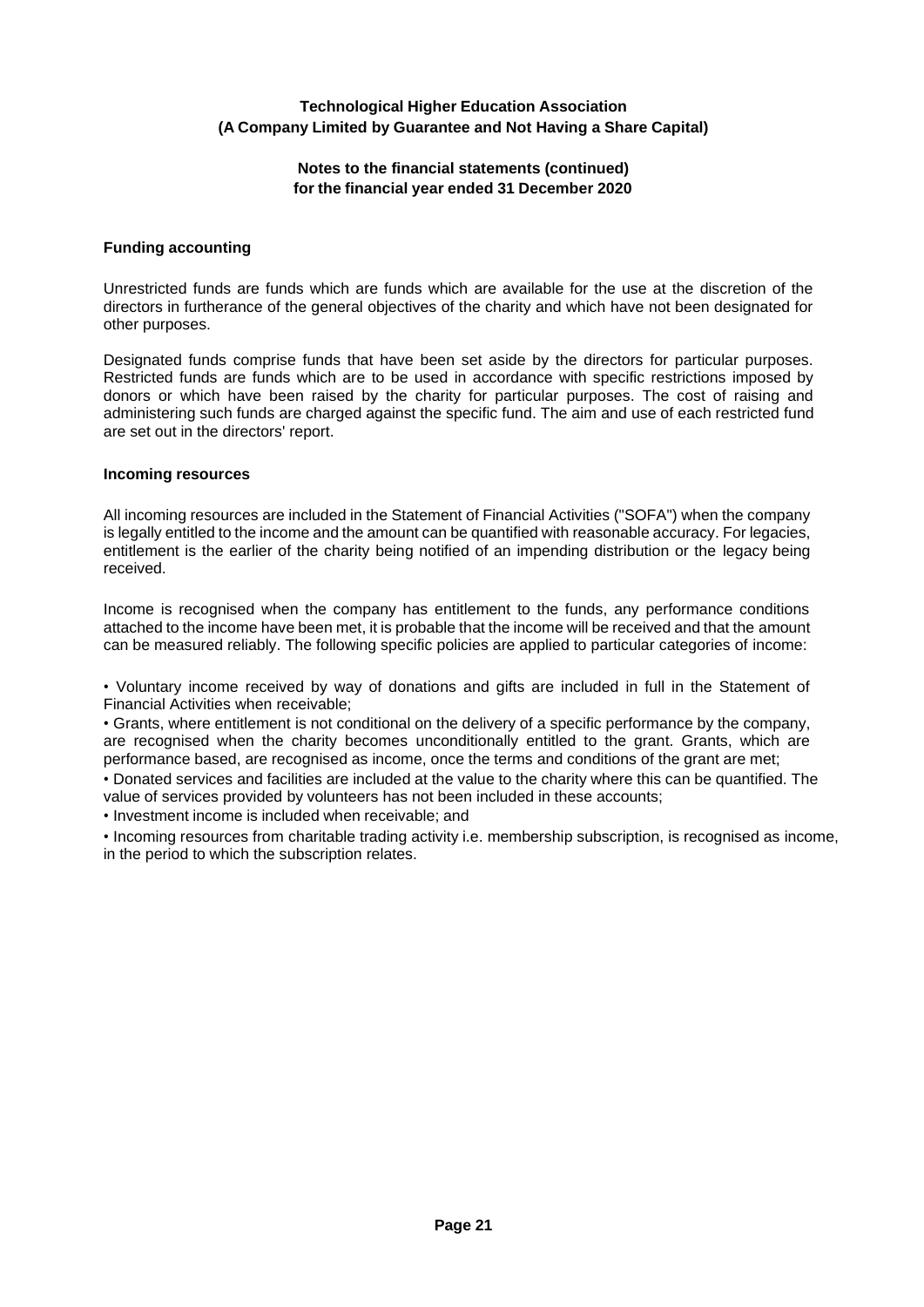## **Notes to the financial statements (continued) for the financial year ended 31 December 2020**

### **Resources expended**

All expenditure is accounted for on an accruals basis and has been classified under headings that aggregate all costs related to the category. Where costs cannot be directly attributed to particular headings, they have been allocated to activities on a basis consistent with use of the resources. Expenditure includes any VAT which cannot be fully recovered, and is reported as part of the expenditure to which it relates:

• Costs of generating funds comprise the costs associated with attracting voluntary income;

• Charitable expenditure comprises those costs incurred by the charity in the delivery of its activities and services for its beneficiaries. It includes both costs that can be allocated directly to such activities and those costs of an indirect nature necessary to support them; and

• Governance costs include those costs associated with meeting the constitutional and statutory requirements of the charity and include the audit fees and costs linked to the strategic management of the charity.

Expenditure is attributable directly to specific activities and does not include any element of apportionment. Irrecoverable value added tax is charged as a cost against the activity for which the expenditure was incurred.

#### **Taxation**

No charge to taxation arises as the company has been granted charitable status, Chy number 17033.

### **Operating leases**

Lease payments are recognised as an expense over the lease term on a straight-line basis. The aggregate benefit of lease incentives is recognised as a reduction to expense over the lease term, on a straight-line basis.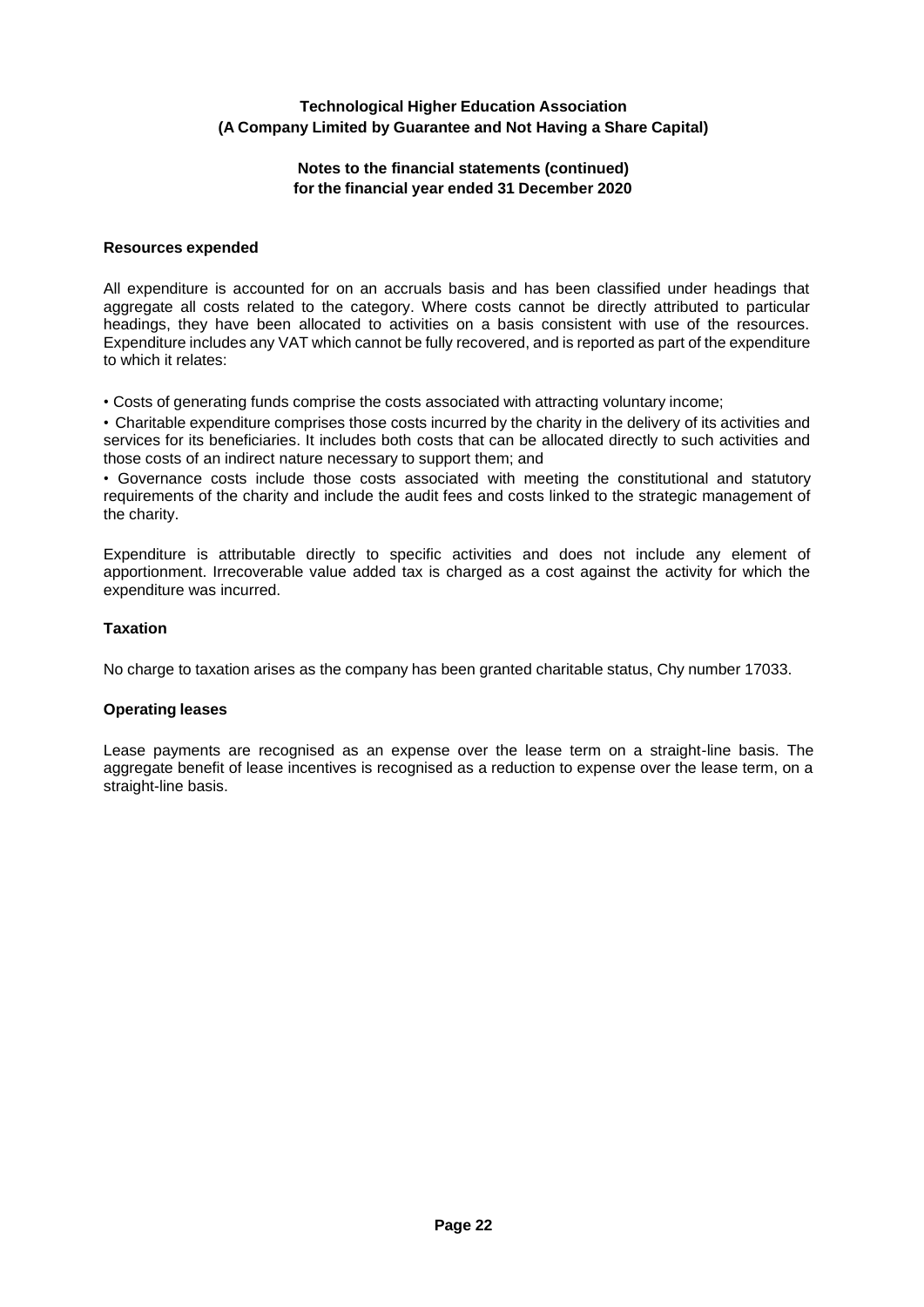## **Notes to the financial statements (continued) for the financial year ended 31 December 2020**

### **Tangible fixed assets and depreciation**

Tangible assets are initially recorded at cost and are subsequently stated at cost less any accumulated depreciation and impairment losses.

Any tangible assets carried at revalued amounts are recorded at the fair value at the date of revaluation less any subsequent accumulated depreciation and subsequent accumulated impairment losses.

An increase in the carrying amount of an asset as a result of a revaluation, is recognised in other comprehensive income and accumulated in capital and reserves, except to the extent it reverses a revaluation decrease of the same asset previously recognised in profit or loss. A decrease in the carrying amount of an asset as a result of revaluation is recognised in other comprehensive income to the extent of any previously recognised revaluation increase accumulated in capital and reserves in respect of that asset. Where a revaluation decrease exceeds the accumulated revaluation gains accumulated in capital and reserves in respect of that asset, the excess shall be recognised in profit or loss.

#### **Impairment**

The carrying value of tangible assets is reviewed for impairment if events or changes in circumstances indicate that the carrying value may not be recoverable. Under FRS 102, impairment is assessed by comparing the carrying value of an assets with its recoverable amount (being the higher of net realisable value and value in use). Net realisable value is defined as the amount at which an asset could be disposed of, less any direct selling costs. Value in use is defined as the defined as the presentvalue of the future cash flows obtainable through continued use of an asset including those anticipated to be realised on its eventual disposal.

### **Depreciation**

Fixed assets are stated at cost less accumulated depreciation. The charge for depreciation is calculated to write down the cost of other fixed assets to their estimated residual values by equal annual instalments over their expected useful lives which are as follows:

| Leasehold             | $\sim$ 10 $\pm$  | 10% Straight line |
|-----------------------|------------------|-------------------|
| Office equipment      |                  | 33% Straight line |
| Fixtures and fittings | $\sim$ 100 $\mu$ | 25% Straight line |

If there is an indication that there has been a significant change in depreciation rate, useful life or residual value of tangible assets, the depreciation is revised prospectively to reflect the new estimates.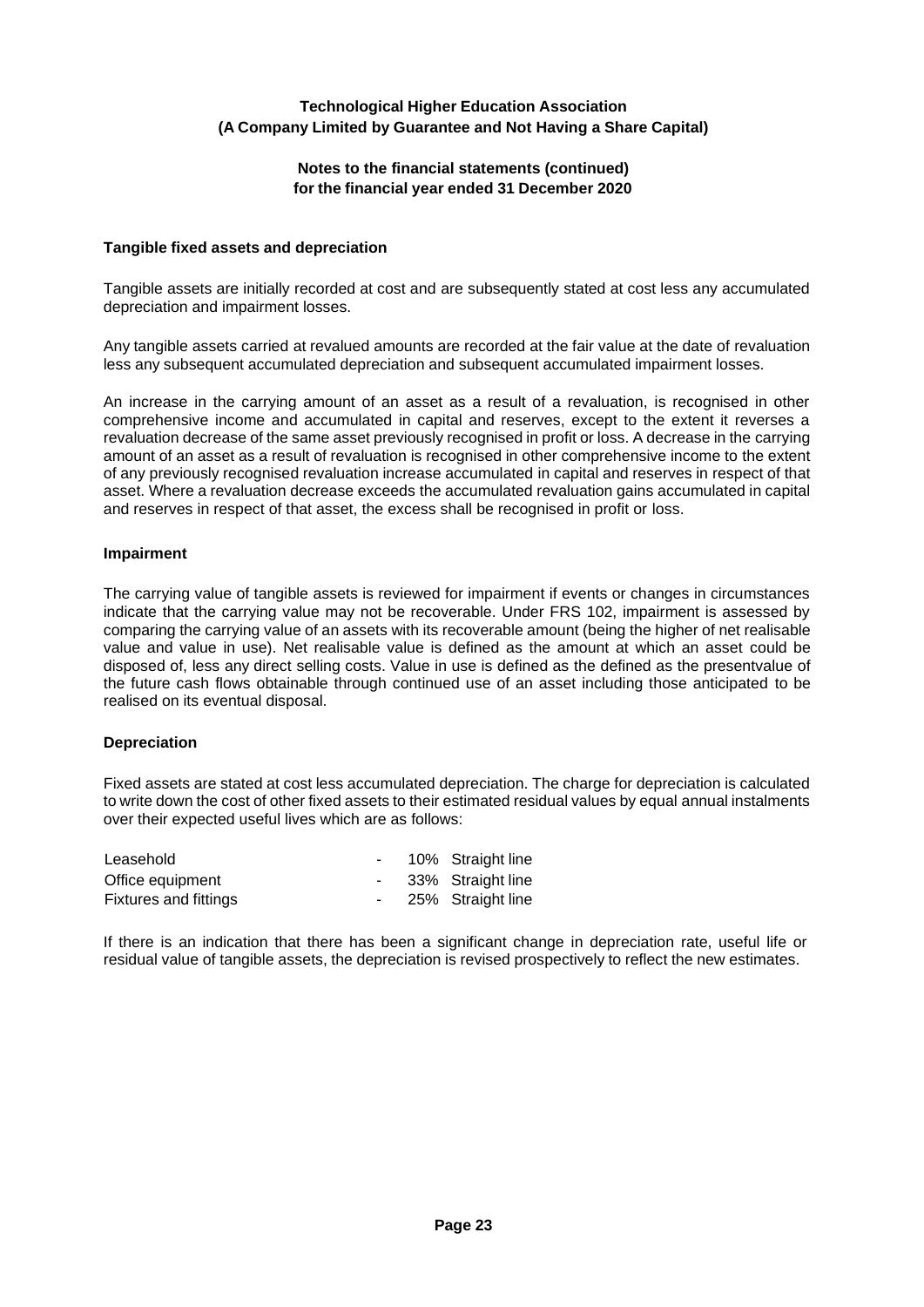## **Notes to the financial statements (continued) for the financial year ended 31 December 2020**

#### **Trade and other receivables**

Trade and other receivables are recognised initially at transaction price (including transaction costs) unless a financing arrangement exists in which case they are measured at the present value of future receipts discounted at a market rate. Subsequently these are measured at amortised cost less any provision for impairment. A provision for impairment of trade receivables is established when there is objective evidence that the company will not be able to collect all amounts due according to the original terms of receivables. The amount of the provision is the difference between the asset's carrying amount and the present value of estimated future cash flows, discounted at the effective interest rate. All movements in the level of provision required are recognised in the statement of financial activities.

#### **Cash and cash equivalents**

Cash and cash equivalents include cash on hand, demand deposits and other short- term highly liquid investments with original maturities of three months or less. Bank overdrafts are shown within borrowings in current liabilities on the balance sheet.

#### **Trade and other payables**

Trade and other payables are classified as current liabilities if payment is due within one year or less. If not, they are presented as non-current liabilities. Trade payables are recognised initially at the transaction price and subsequently measured at amortised cost using the effective interest method.

#### **Critical account judgements and estimates**

The preparation of these financial statements requires management to make judgements, estimates and assumptions that affect the application of policies and reported amounts of assets and liabilities, income and expenses.

Judgements and estimates are continually evaluated and are based on historical experiences and other factors, including expectations of future events that are believed to be reasonable under the circumstances.

The company makes estimates and assumptions concerning the future. The resulting accounting estimates will, by definition, seldom equal the related actual results. The estimates and assumptions that have a significant risk of causing a material adjustment to the carrying amounts of assets and liabilities within the next financial year are discussed below.

#### *a) Establishing useful economic lives for depreciation purposes of property, plant and equipment*

Long-lived assets, consisting primarily of property, plant and equipment, comprise a significant portion of the total assets. The annual depreciation charge depends primarily on the estimated useful economic lives of each type of asset and estimates of residual values. The directors regularly review these asset useful economic lives and change them as necessary to reflect current thinking on remaining lives in light of prospective economic utilisation and physical condition of the assets concerned. Changes in asset useful lives can have a significant impact on depreciation and amortisation charges for the period. Detail of the useful economic lives is included in the accounting policies. The net book value of tangible fixed assets at 31 December 2020 was €12,683 (2019 : €6,925).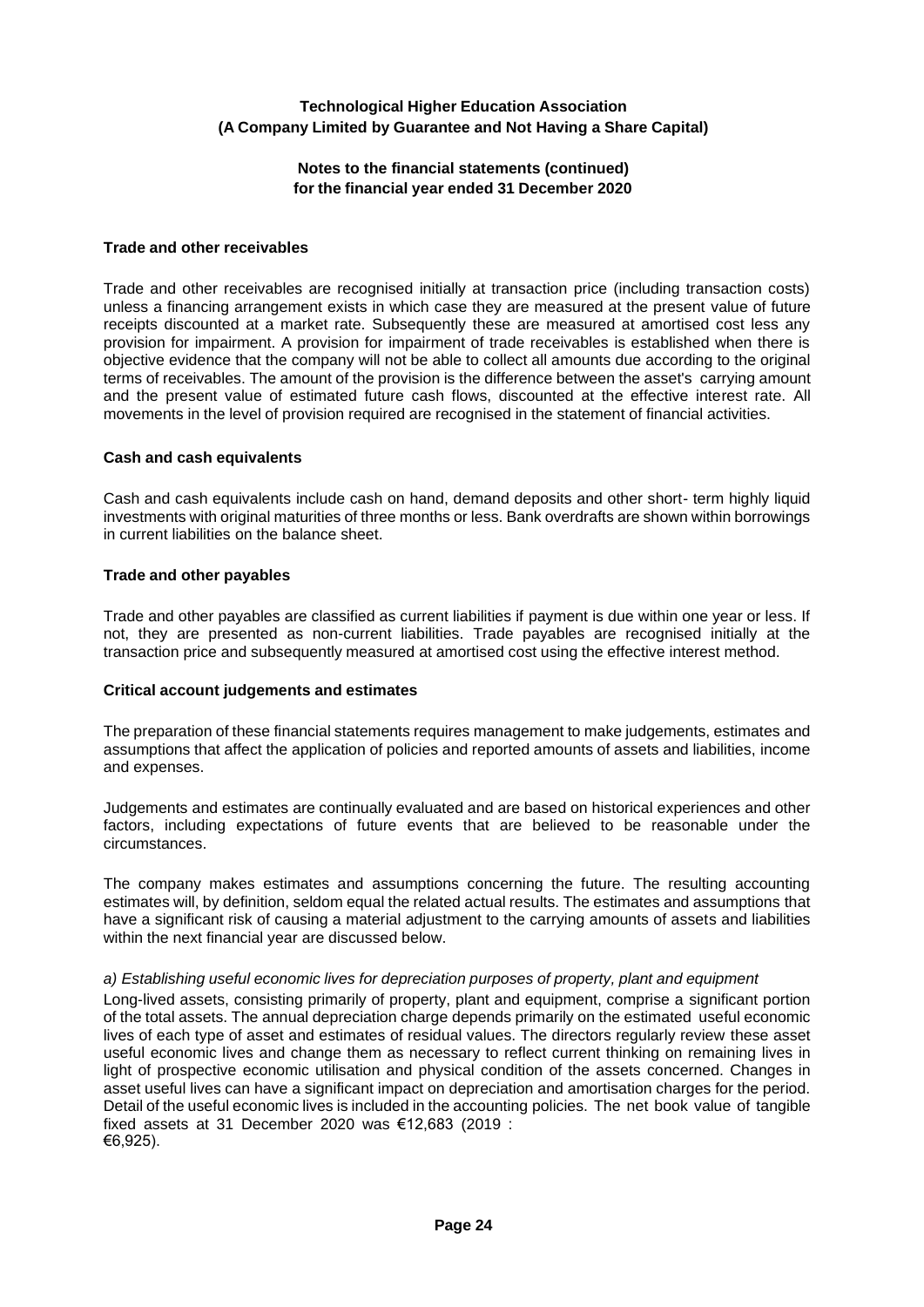## **Notes to the financial statements (continued) for the financial year ended 31 December 2020**

#### **Government grants**

Government grants are recognised at the fair value of the asset received or receivable. Grants are not recognised until there is reasonable assurance that the company will comply with the conditions attaching to them and the grants will be received.

Government grants are recognised using the accrual model and the performance model.

Under the accrual model, government grants relating to revenue are recognised on a systematic basis over the periods in which the company recognises the related costs for which the grant is intended to compensate. Grants that are receivable as compensation for expenses or losses already incurred or for the purpose of giving immediate financial support to the entity with no future related costs are recognised in income in the period in which it becomes receivable.

Grants relating to assets are recognised in income on a systematic basis over the expected useful life of the asset. Where part of a grant relating to an asset is deferred, it is recognised as deferred income and not deducted from the carrying amount of the asset.

Under the performance model, where the grant does not impose specified future performance-related conditions on the recipient, it is recognised in income when the grant proceeds are received or receivable. Where the grant does impose specified future performance-related conditions on the recipient, it is recognised in income only when the performance-related conditions have been met. Where grants received are prior to satisfying the revenue recognition criteria, they are recognised as a liability.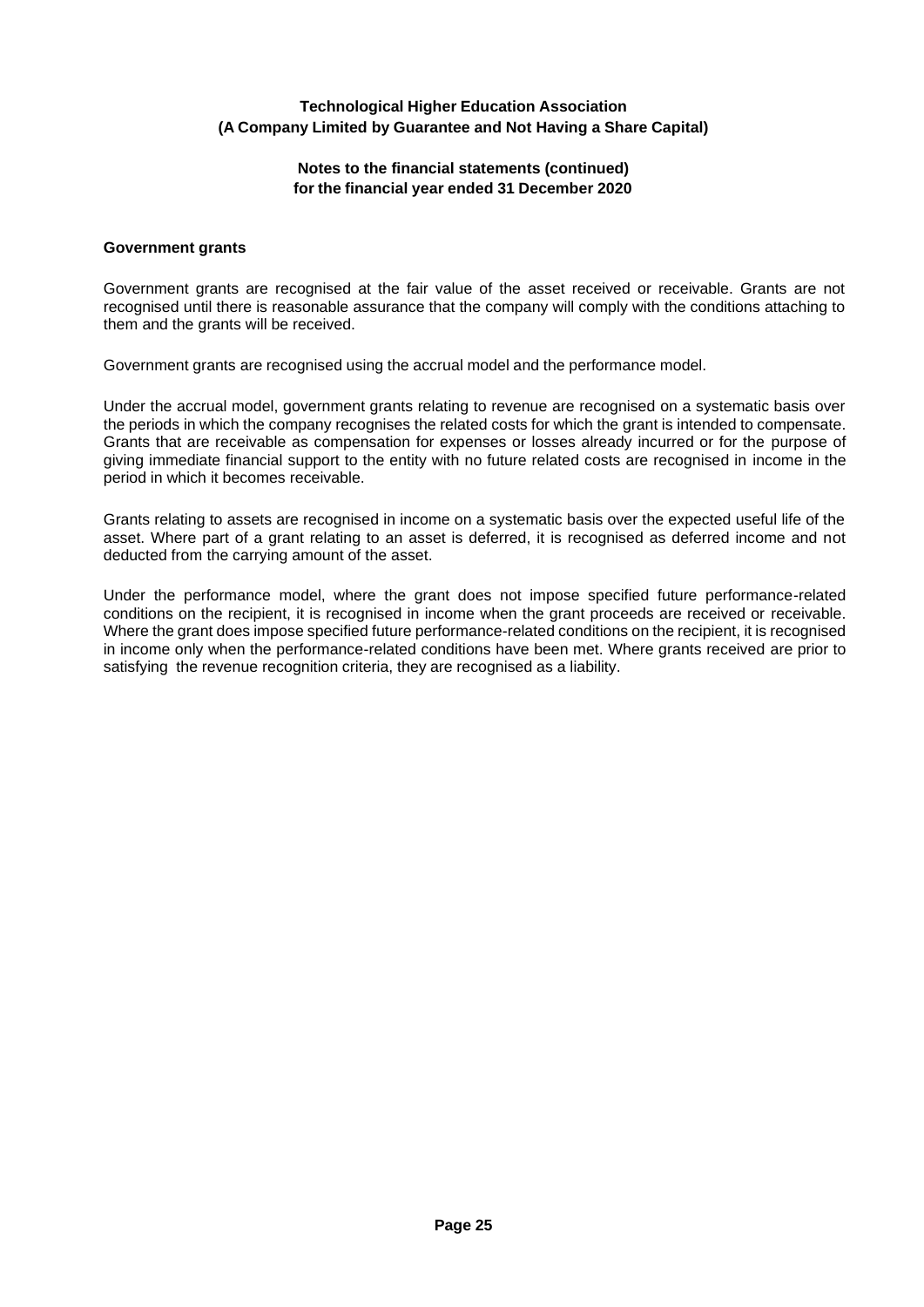**Notes to the financial statements (continued) for the financial year ended 31 December 2020**

## **3. Income from charitable activities**

Income from charitable activities of the company for the year has been derived from its principal activity wholly undertaken in Ireland.

|                                              | €                   | €                 | €         | €            |                   | €            |
|----------------------------------------------|---------------------|-------------------|-----------|--------------|-------------------|--------------|
|                                              | <b>Unrestricted</b> | <b>Restricted</b> | Total     | Unrestricted | <b>Restricted</b> | <b>Total</b> |
|                                              | funds               | funds             | 2020      | funds        | funds             | 2019         |
| <b>Charitable activities</b>                 |                     |                   |           |              |                   |              |
| Remittances from Institutes of Technology    | 1,073,486           | $\blacksquare$    | 1,073,486 | 970,475      | $\sim$            | 970,475      |
| <b>Technological University Dublin (TUD)</b> | $\blacksquare$      |                   |           | 110,000      | $\sim$            | 110.000      |
| <b>ISSE</b> income                           | $\blacksquare$      | 274.000           | 274.000   |              | 360,000           | 360,000      |
|                                              |                     |                   |           |              |                   |              |
|                                              | 1,073,486           | 274,000           | 1,347,486 | 1,080,475    | 360,000           | 1,440,475    |
|                                              |                     |                   |           |              |                   |              |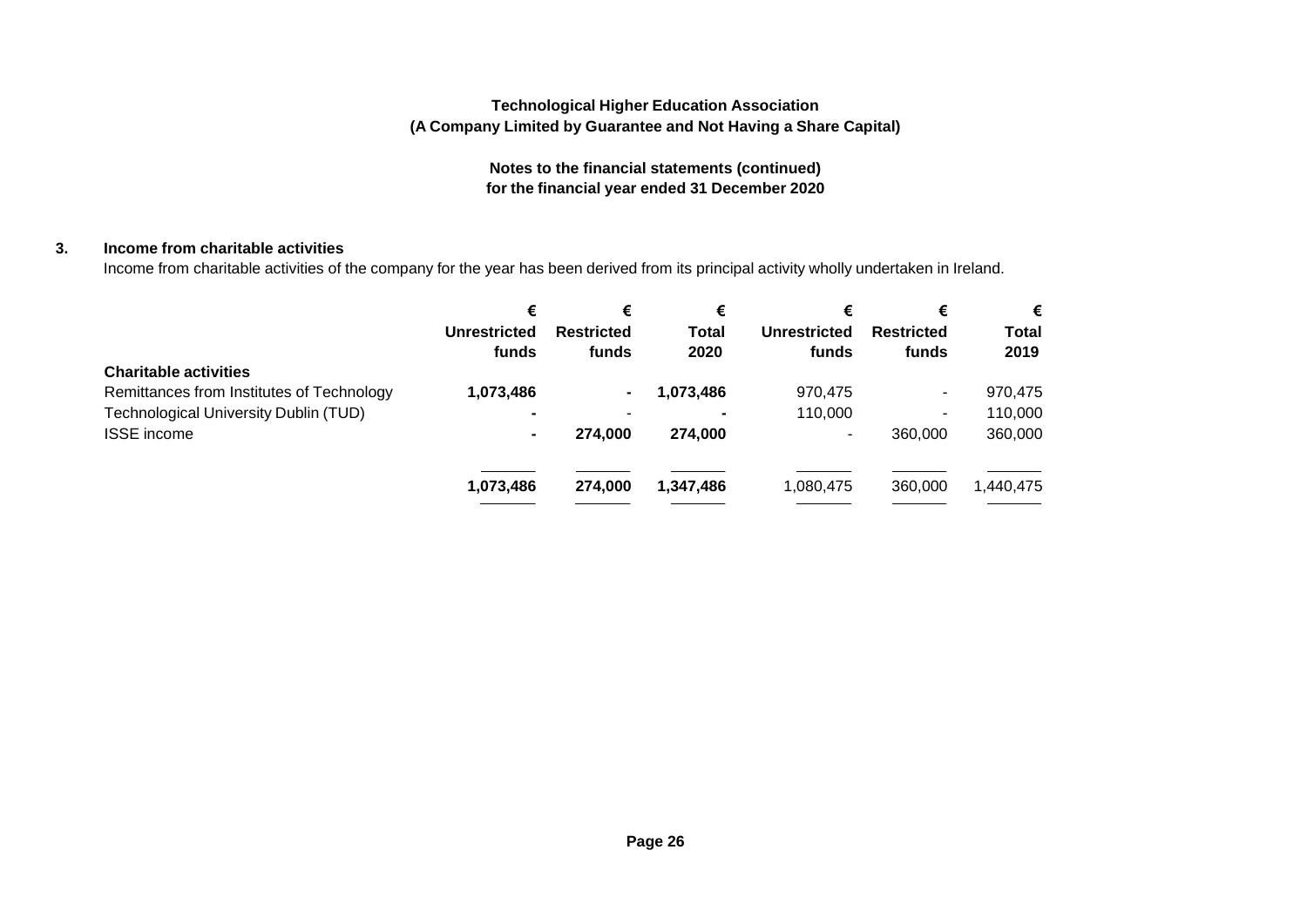# **Notes to the financial statements (continued) for the financial year ended 31 December 2020**

## **4.** *Interest receivable and similar income*

|                      | 2020 | 2019   |
|----------------------|------|--------|
|                      |      | €      |
| <b>Bank interest</b> | 109  | $\sim$ |
|                      |      |        |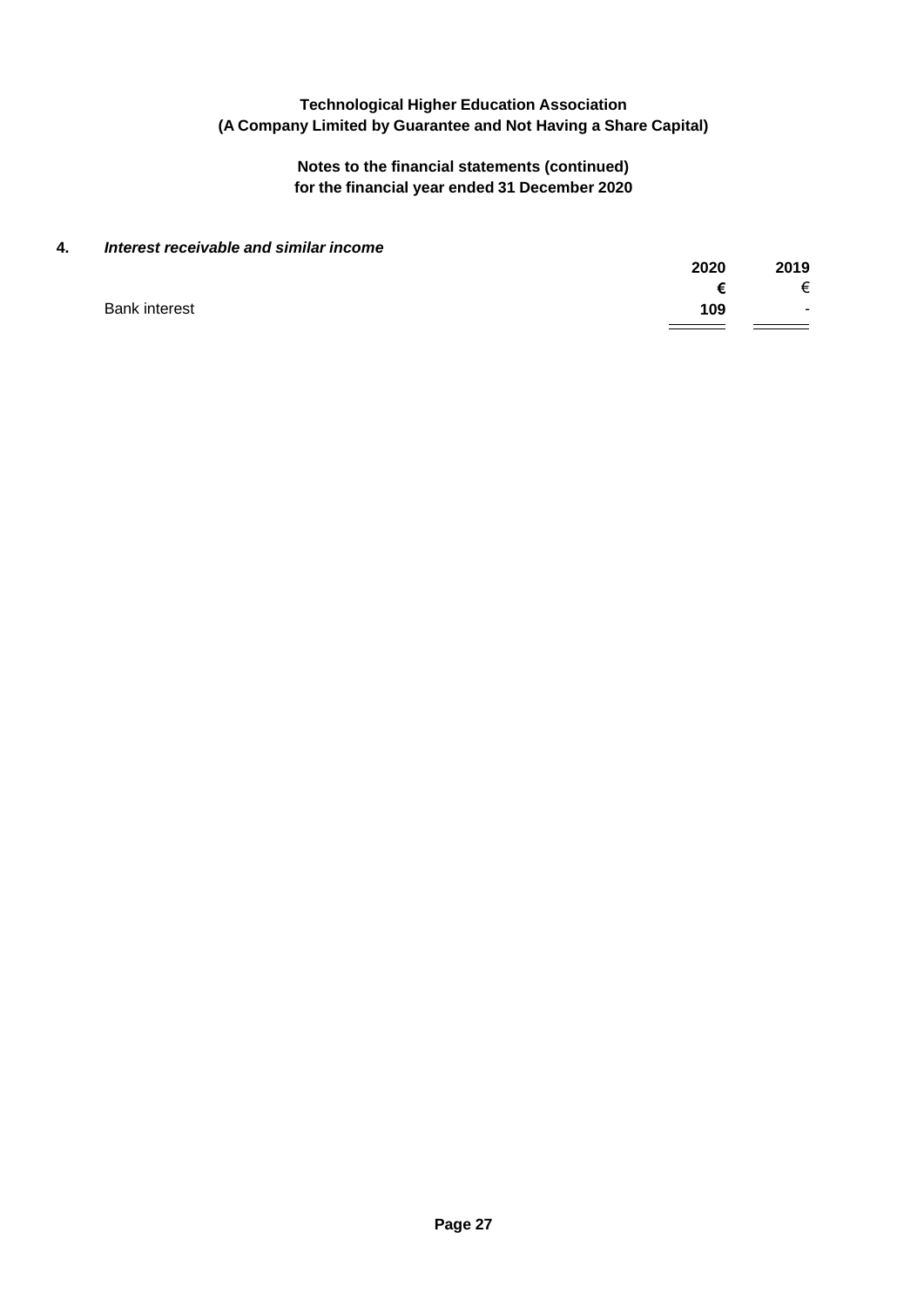**Notes to the financial statements (continued) for the financial year ended 31 December 2020**

## **5. Total Resources Expended**

|                                   | <b>Unrestricted</b>   | <b>Restricted</b> | 2020         | <b>Unrestricted</b>   | <b>Restricted</b> | 2019         |
|-----------------------------------|-----------------------|-------------------|--------------|-----------------------|-------------------|--------------|
|                                   | funds                 | funds             | <b>Total</b> | funds                 | funds             | <b>Total</b> |
|                                   | Management,           |                   |              | Management,           |                   |              |
|                                   | Administration,       |                   |              | Administration,       |                   |              |
|                                   | and Institute support |                   |              | and Institute support |                   |              |
|                                   | €                     | €                 | €            | €                     | €                 | €            |
| Staff costs                       | 960,444               | 212,894           | 1,173,338    | 968,014               | 174.446           | 1,142,460    |
| Travel and subsistence            | 2,516                 | 1,577             | 4.093        | 15,333                | 11,330            | 26,663       |
| <b>Premises</b>                   | 219,822               | 26,861            | 246,683      | 245,236               | 17,239            | 262,475      |
| Professional and consultancy fees | 45,263                | 26,169            | 71,432       | 51,652                | 95,707            | 147,359      |
| Other support costs               | 148,219               | 96,571            | 244,790      | 100,933               | 135,029           | 235,962      |
|                                   | 1,376,264             | 364,072           | 1,740,336    | 1,381,168             | 433,751           | 1,814,919    |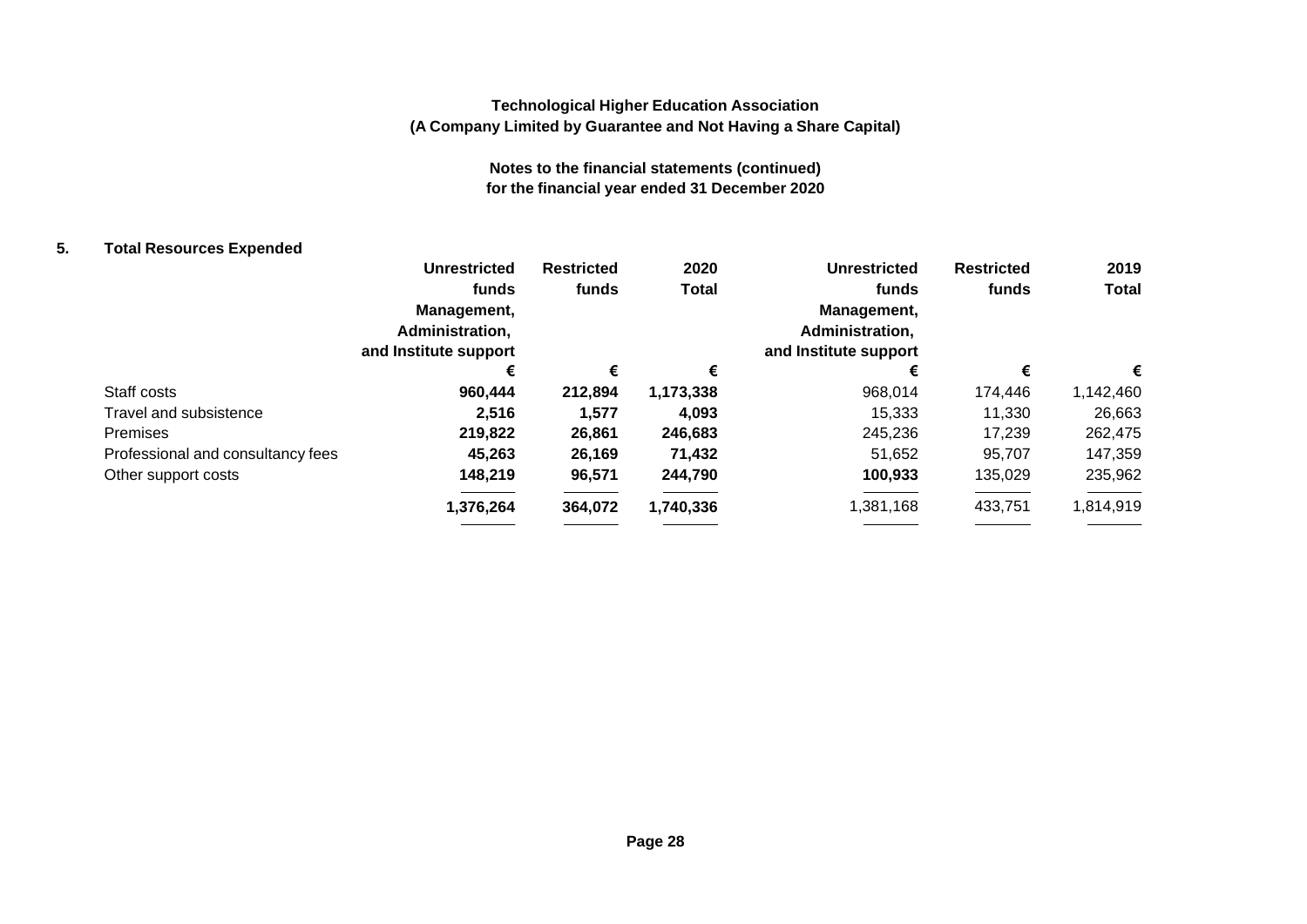## **Notes to the financial statements (continued) for the financial year ended 31 December 2020**

# **6. Net (resources expended)**

| The net (resources expended) is arrived at after charging: | 2020  | 2019  |
|------------------------------------------------------------|-------|-------|
|                                                            |       | €     |
| Depreciation and other amounts written off tangible assets | 7.090 | 4.044 |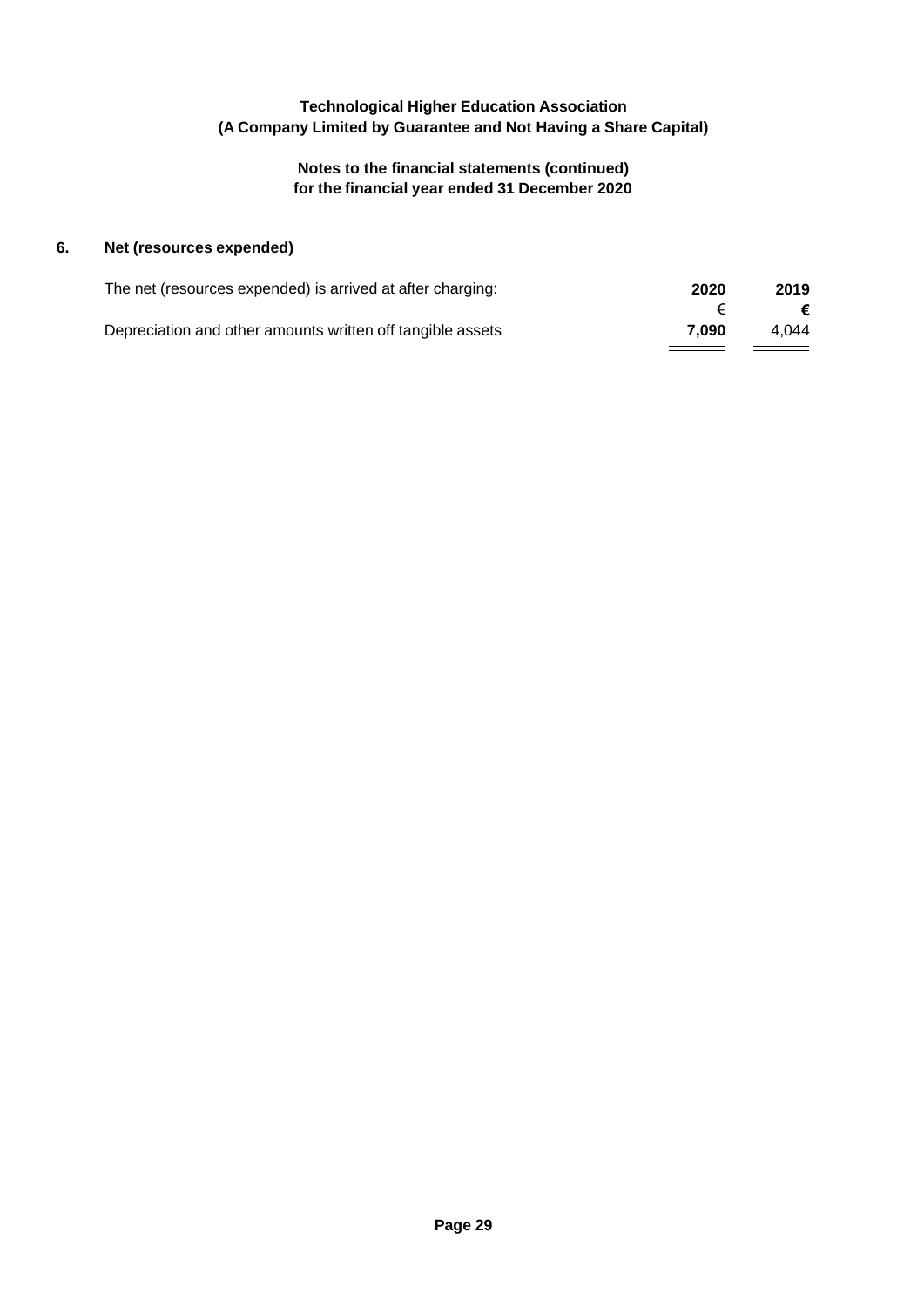## **Notes to the financial statements (continued) for the financial year ended 31 December 2020**

### **7. Staff costs**

The average number of persons employed by the company during the year, including the directors, was as follows:

|                | 2020          | 2019   |
|----------------|---------------|--------|
|                | <b>Number</b> | Number |
| Administrative | a             | - 8    |
|                |               |        |

The average number of employees (excluding seconded personnel) during the year was 9 (2019: 8). The aggregate payroll costs were as follows: **2020 2019**

|                                         | 2020           | 2019      |
|-----------------------------------------|----------------|-----------|
|                                         | €              | €         |
| Wages and salaries                      | 501,172        | 481.071   |
| Social welfare costs                    | 50,110         | 47,322    |
| Seconded personnel wages and salaries   | 592,691        | 454,265   |
| Seconded personnel pension costs        |                | 110,470   |
| Seconded personnel social welfare costs | $\blacksquare$ | 41,192    |
| Staff training                          | 29.365         | 8,140     |
|                                         | 1,173,338      | 1,142,460 |

*Number of higher paid staff including seconded personnel*

|                      | 2020 | 2019 |
|----------------------|------|------|
|                      |      |      |
| €NIL - €59,999       |      | 3    |
| €60,000 to €69,999   |      |      |
| €70,000 to €79,999   |      |      |
| €80,000 to €89,999   |      | 2    |
| €90,000 to €99,999   |      |      |
| €100,000 to €109,999 |      |      |
| €110,000 to €119,999 |      | 2    |
| €120,000 to €129,999 |      |      |
| €130,000 to €139,999 |      |      |
| €140,000 to €149,999 |      |      |
| €150,000 to €159,999 |      |      |
|                      |      | 10   |

#### **Key management personnel**

Included in the staff costs above are the following payments to key personnel;

An amount of €159,114 was provided to key management personnel in respect of remuneration from 1 January 2019 to 31 December 2019 (2018 - €155,697).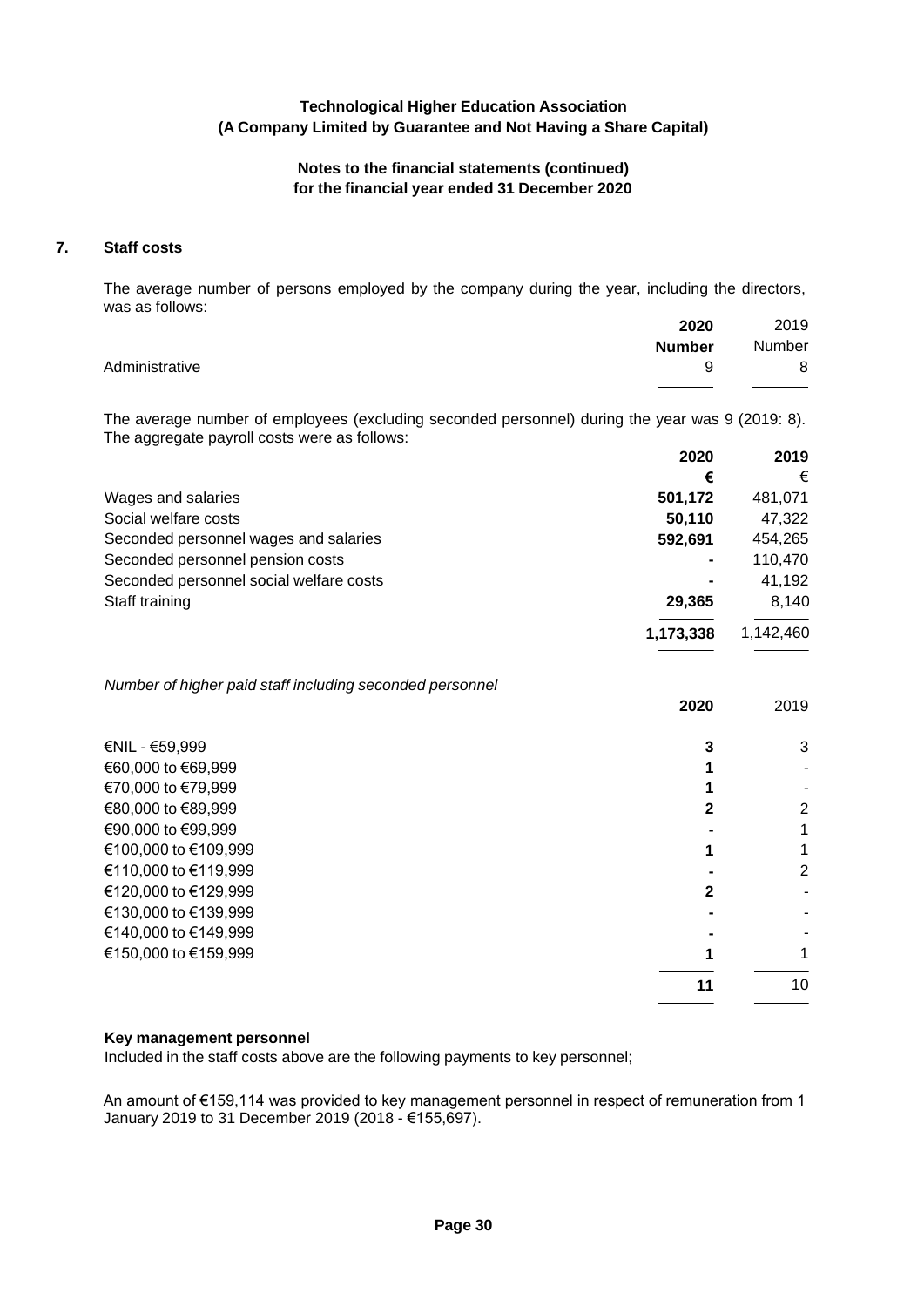## **Notes to the financial statements (continued) for the financial year ended 31 December 2020**

### **8. Directors remuneration**

The directors were paid no remuneration during the year (2019 : €NIL).

### **9. Tangible assets**

|                     | Leasehold<br><b>Improvements</b> | <b>Office</b><br>equipment | Fixtures,<br>fittings and<br>equipment | <b>Total</b> |
|---------------------|----------------------------------|----------------------------|----------------------------------------|--------------|
|                     | €                                | €                          | €                                      | €            |
| Cost                |                                  |                            |                                        |              |
| At 1 January 2020   | 119,154                          | 81,566                     | 76,645                                 | 277,365      |
| Additions           |                                  | 12,848                     |                                        | 12,848       |
| At 31 December 2020 | 119,154                          | 94,414                     | 76,645                                 | 290,213      |
| <b>Depreciation</b> |                                  |                            |                                        |              |
| At 1 January 2020   | 119,154                          | 74,641                     | 76,645                                 | 270,440      |
| Charge for the year |                                  | 7,090                      |                                        | 7,090        |
| At 31 December 2020 | 119,154                          | 81,731                     | 76,645                                 | 277,530      |
| Net book value      |                                  |                            |                                        |              |
| At 31 December 2020 |                                  | 12,683                     |                                        | 12,683       |
| At 31 December 2019 |                                  | 6,925                      |                                        | 6,925        |
|                     |                                  |                            |                                        |              |

## **10. Debtors**

|                                | 2020    | 2019      |
|--------------------------------|---------|-----------|
|                                | €       | €         |
| Trade debtors                  | 834,740 | ٠         |
| Other debtors                  | 26,565  | 1,319,503 |
| Prepayments and accrued income | 53.107  | 5,365     |
|                                | 914.412 | 1,324,868 |

#### **11. Cash and cash equivalents**

|                          | 2020      | 2019    |
|--------------------------|-----------|---------|
|                          |           | €       |
| Cash at bank and in hand | 1,204,579 | 926,335 |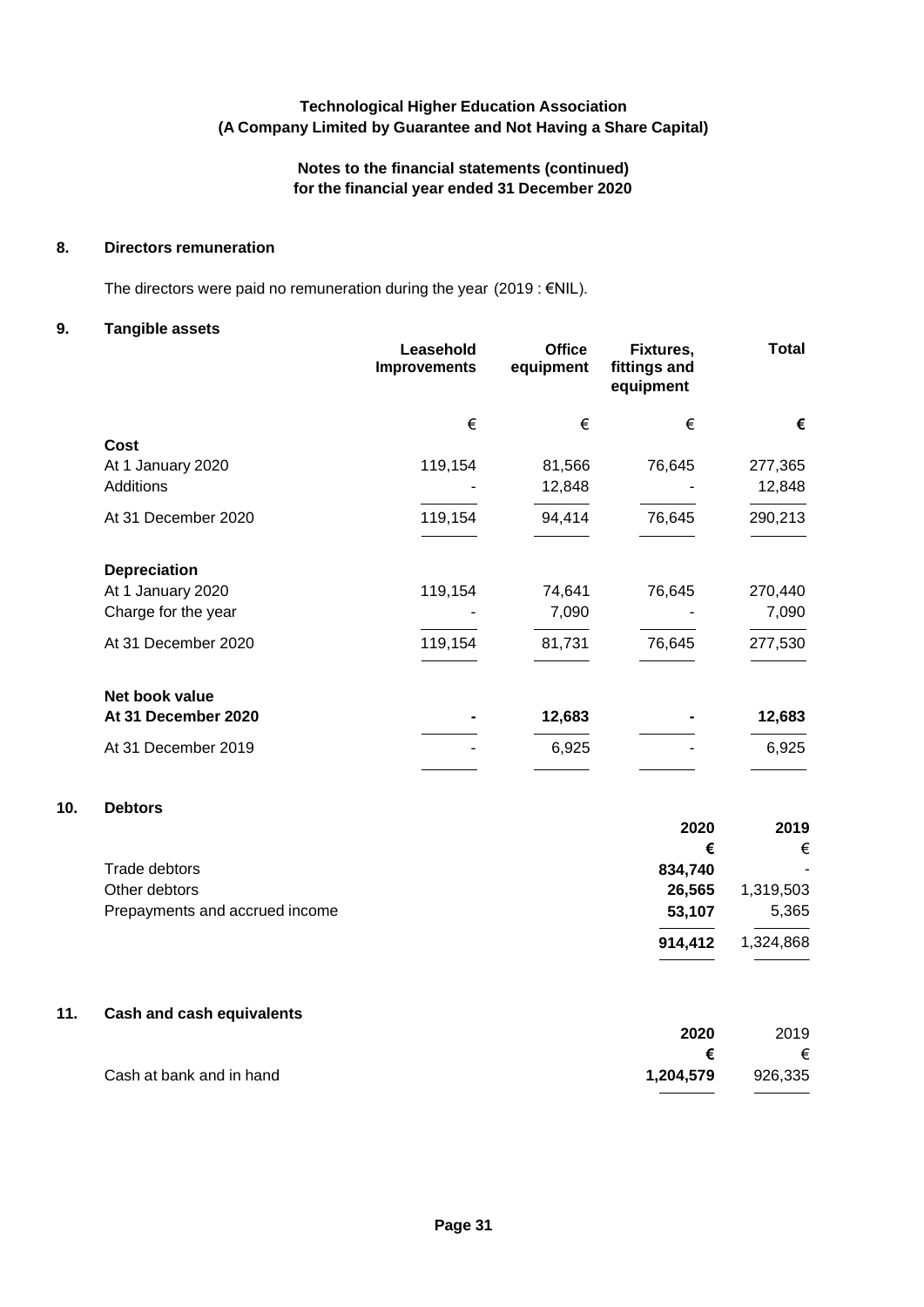## **Notes to the financial statements (continued) for the financial year ended 31 December 2020**

## **12. Creditors: amounts falling due within one year**

|                       | 2020      | 2019      |
|-----------------------|-----------|-----------|
|                       | €         | €         |
| Trade creditors       | 128,831   | 88,223    |
| Other creditors       | 21,384    | 85,801    |
| PAYE/PRSI             | 18,075    | 17,156    |
| Accruals              | 1,177,930 | 1,111,666 |
| Deferred income       | 206,927   | 359,785   |
| Government grants     | 31,350    |           |
| Other deferred income | 206,927   | 359,785   |
|                       | 1,584,497 | 1,662,631 |
|                       |           |           |

# **13. Details of creditors**

| Deferred income                    | 2020    | 2019    |
|------------------------------------|---------|---------|
|                                    |         | €       |
| Grants including government grants | 205,428 | 357.029 |
| Deferred income                    | 1.499   | 2.756   |
|                                    | 206,927 | 359,785 |

#### **14. Analysis of net assets between funds**

|                                                       | <b>Restricted Unrestricted</b> |             | Total       |
|-------------------------------------------------------|--------------------------------|-------------|-------------|
|                                                       | funds                          | funds       |             |
|                                                       | €                              | €           | €           |
| Funds balance at 31 December 2020 are represented by: |                                |             |             |
| <b>Tangible Fixed Assets</b>                          | ۰                              | 12.683      | 12.683      |
| <b>Current Assets</b>                                 | 496.210                        | 1.622.785   | 2,118,995   |
| <b>Current Liabilities</b>                            | (238, 427)                     | (1,346,070) | (1,584,497) |
| <b>Total Net Assets</b>                               | 257,783                        | 289,398     | 547,181     |
|                                                       |                                |             |             |

### **15. Capital commitments**

The company had no capital commitments authorised or contracted at the year ended.